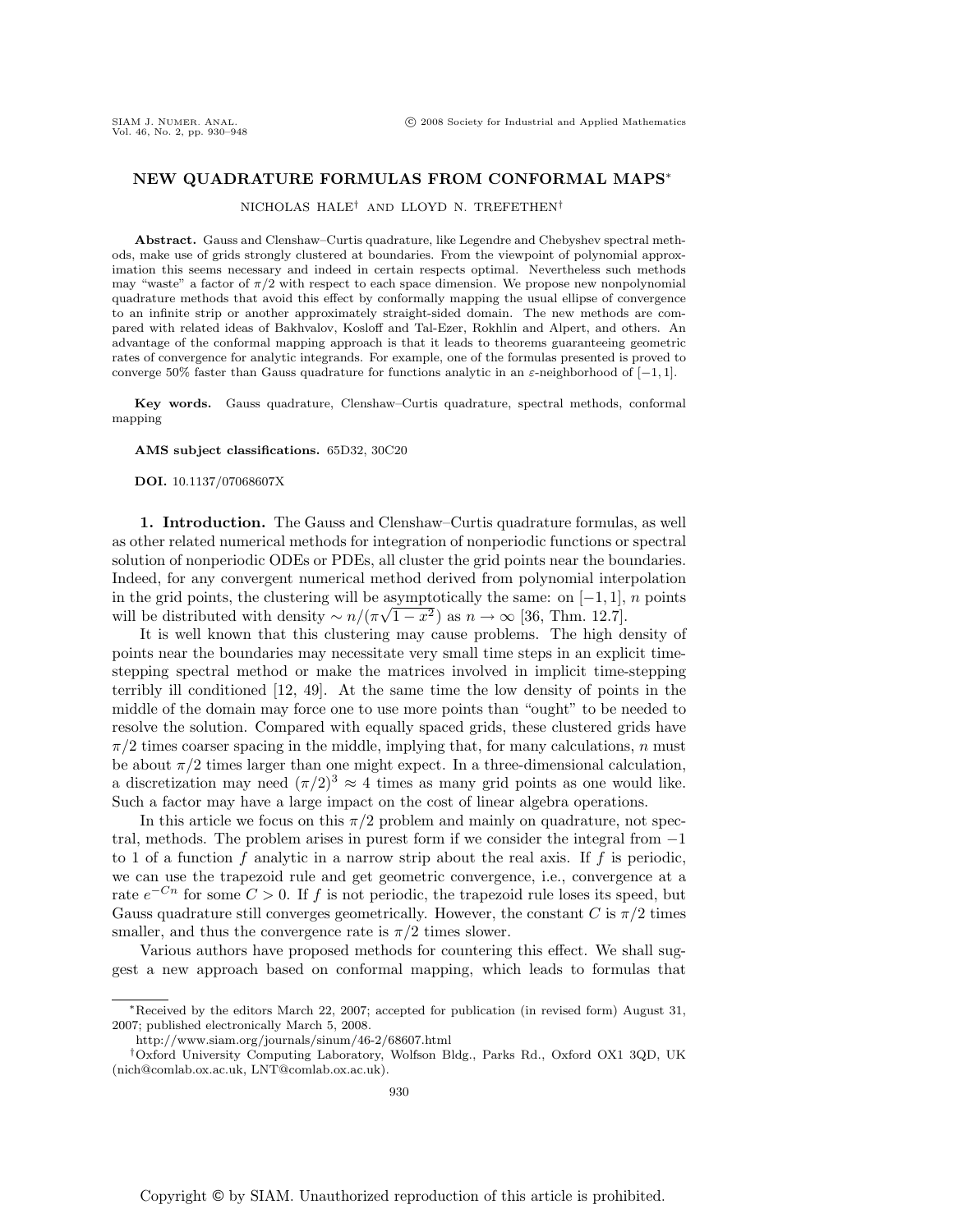converge more quickly than Gauss quadrature for many integrands. The practical performance of our methods is not much different from that of other methods in the literature, such as those of Alpert [3] and Kosloff and Tal-Ezer [33] (see section 5). Nevertheless, the conformal mapping idea has advantages. First, it is conceptually clear, simple, and flexible, explaining in a precise way the nature of the  $\pi/2$  effect and exactly what improvements may be possible for integrands analytic in specified domains. Second, it leads immediately to theorems on geometric convergence rates for analytic integrands. In the existing literature of related methods, it is hard to find such theorems. An additional advantage, which we shall not discuss further, is that the conformal mapping approach connects these simple quadrature problems to more complicated problems where conformal maps have also proved useful, such as the double exponential quadrature formula and Tee's adaptive rational spectral methods [22, 38, 43, 44, 46, 47, 48].

An outline of the article is as follows. In section 2 we present the conformal transplantation idea. We apply it in section 3 to the particular case of a map to an infinite strip and in section 4 to a simpler variant that may be equally useful in practice. Related work is surveyed in section 5, and theorems about geometric convergence rates are presented in section 6. The Clenshaw–Curtis variant of our formulas is considered in section 7, and we close in section 8 with a summary discussion. The appendix includes a 14-line FFT-based MATLAB code that runs in less than a second for  $n$  as high as  $10^5$  yet usually delivers more accurate integrals than the Gauss rule for each value of n.

**2. Transplanted quadrature formulas.** Let f be an analytic function on  $[-1, 1]$  whose integral

(2.1) 
$$
I = I(f) = \int_{-1}^{1} f(x) dx
$$

we seek to calculate. A general interval  $[a, b]$  can be handled by a linear change of variables. All of the methods we shall consider approximate  $I$  by sums

(2.2) 
$$
I_n = I_n(f) = \sum_{k=1}^n w_k f(x_k)
$$

defined by nodes  $\{x_k\}$  and weights  $\{w_k\}$ . Polynomial methods of this kind are based on the following principle: given nodes  $\{x_k\}$ , the weights  $\{w_k\}$  are chosen so that  $I_n$ is equal to the integral of the unique degree  $n - 1$  polynomial interpolant through the data points. In particular, Newton–Cotes quadrature is obtained from equally spaced nodes, Gauss quadrature from the roots of the Legendre polynomial  $P_n$ , and Clenshaw–Curtis quadrature from the Chebyshev points  $x_k = \cos((k-1)\pi/(n-1))$ . Any polynomial method that converges as  $n \to \infty$  for all analytic f must have its nodes distributed asymptotically with density  $\sim n/(\pi\sqrt{1-x^2})$  as  $n \to \infty$ . The Gauss and Clenshaw–Curtis formulas have this property and converge for any continuous  $f$ . The Newton–Cotes formulas do not and diverge in general even if  $f$  is analytic [5, 36, 41].

The standard theorems about convergence of polynomial methods for analytic functions assume that the integrand is analytic in an elliptical region. For any  $\rho > 1$ , let us define  $E_{\rho}$  to be the open set in the complex plane bounded by the ellipse with foci  $\pm 1$  with semiminor and semimajor axis lengths summing to  $\rho$ . This ellipse can also be described as the image of the circle of radius  $\rho$  about the origin under the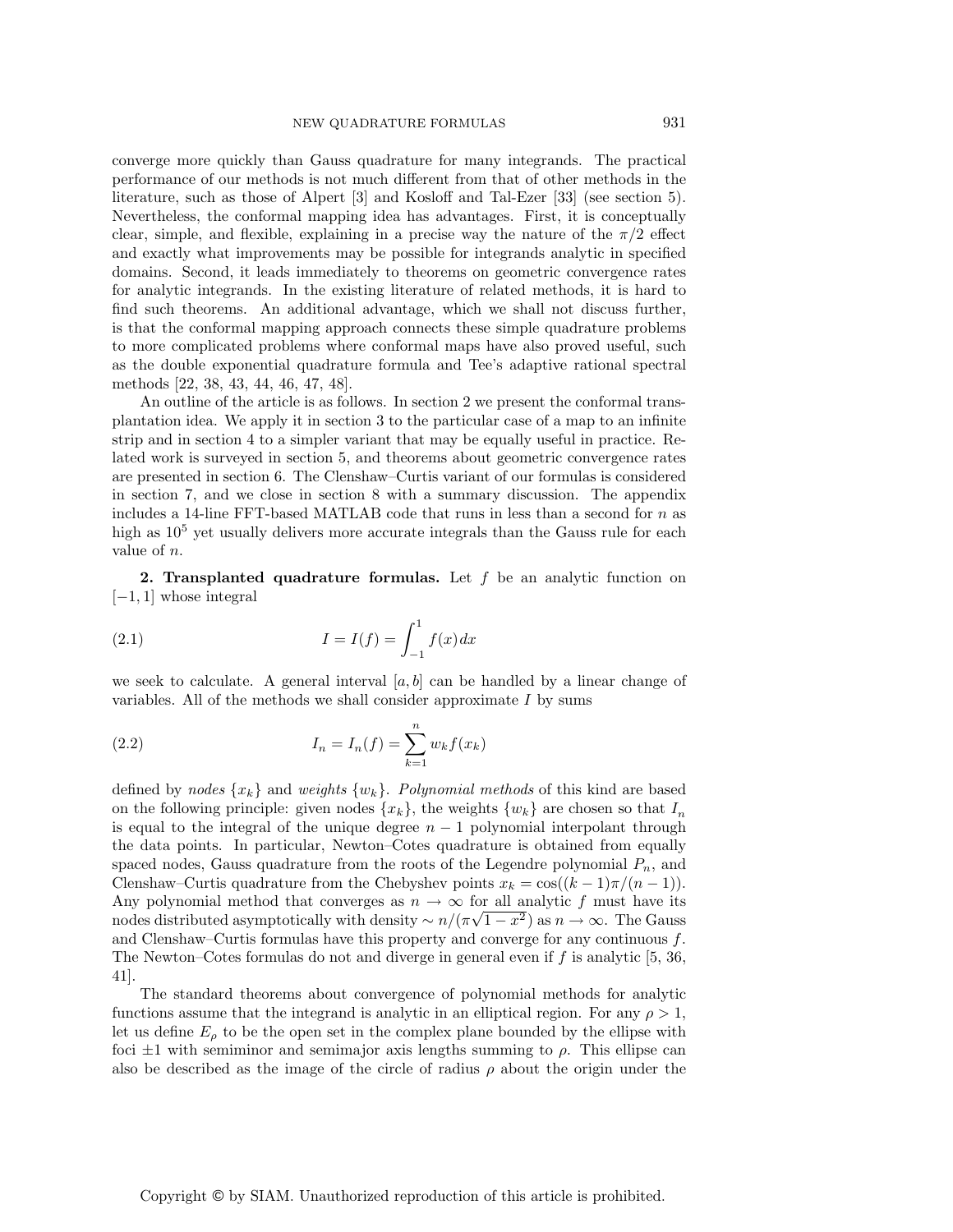

Fig. 2.1. A transplanted quadrature formula (2.6) is defined by an analytic function g that maps the elliptical region  $E_{\rho}$  into a region  $\Omega_{\rho}$  containing [-1, 1]. In this illustration the map is  $g(s)=0.5s + 0.2s<sup>3</sup> + 0.3s<sup>5</sup>$  with  $\rho = 1.4$ . The dots show Gauss points  $x_k \in E_\rho$  for  $n = 16$  and their images  $\tilde{x}_k \in \Omega_\rho$ .

map  $w = (z + z^{-1})/2$ . The general idea of the following convergence theorem goes back to Bernstein in 1919 [8], but such results do not appear in many textbooks or monographs, and there is not much uniformity in the constants that one finds on the right-hand side [25, p. 114]. The particular result presented here is due to Rabinowitz [42, eq. (18)]; see also [11, Thm. 90] and [50, Thm. 4.5].

THEOREM 2.1. If f is analytic in  $E_{\rho}$ , with  $|f(z)| \leq M$  for some  $\rho > 1$ , then Gauss quadrature converges geometrically with the bound

(2.3) 
$$
|I_n - I| \le \frac{64M}{15(1 - \rho^{-2})\rho^{2n}} \qquad (n \ge 0).
$$

When we don't care about constants, we may simply note that Theorem 2.1 ensures geometric convergence at the rate  $O(\rho^{-2n})$  as  $n \to \infty$ .

To experts in approximation theory, the assumption of analyticity in an elliptical region is so familiar as to seem almost beyond question. Nevertheless, the appearance of ellipses in this analysis is driven not by the quadrature formula (2.2) per se but by the decision to derive weights from polynomial interpolation. If we do not insist on polynomials, ellipses cease to have any special status.

We have already observed from the uneven distribution of Gauss and Clenshaw– Curtis nodes that there may be a reason to move beyond polynomials. Here is another argument based on the shape of  $E_{\rho}$ . From an applications point of view, the assumption that f is analytic in  $E_{\rho}$  is unbalanced, for it permits f to be "less analytic" near the ends of the interval, where the ellipse is narrow, than in the middle, where it is wide. Specifically, the Taylor series of f at a point  $x \approx \pm 1$  is allowed to have more rapidly increasing coefficients than are permitted at a point  $x \approx 0$ . This nonuniform analyticity condition leads to Theorem 2.1 and related results for other polynomial quadrature formulas, but it has no intrinsic justification. Further consequences of the same nonuniformity reverberate throughout the field of polynomial approximation theory—for example, in the book by Ditzian and Totik [17]. Of course, there are applications where the functions of interest do have less smoothness near the boundary than in the interior, such as fluid mechanics problems with boundary layers. Even here, however, there is no reason to expect that an ellipse should be exactly the right region to consider. Weak boundary layers might benefit from less grid clustering at boundaries and strong ones from even more.

Our plan is to derive new quadrature formulas  $(2.2)$  for  $[-1, 1]$  by conformally mapping  $E_{\rho}$  to a region  $\Omega_{\rho}$  that has straighter sides. We describe the procedure first in general terms; see Figure 2.1.

Let  $\Omega_{\rho}$  be an open set in  $\mathbb C$  containing  $[-1, 1]$  inside of which the function f is analytic. Let g be an analytic function in  $E_{\rho}$  satisfying

(2.4) 
$$
g(E_{\rho}) \subseteq \Omega_{\rho}, \qquad g(-1) = -1, \quad g(1) = 1.
$$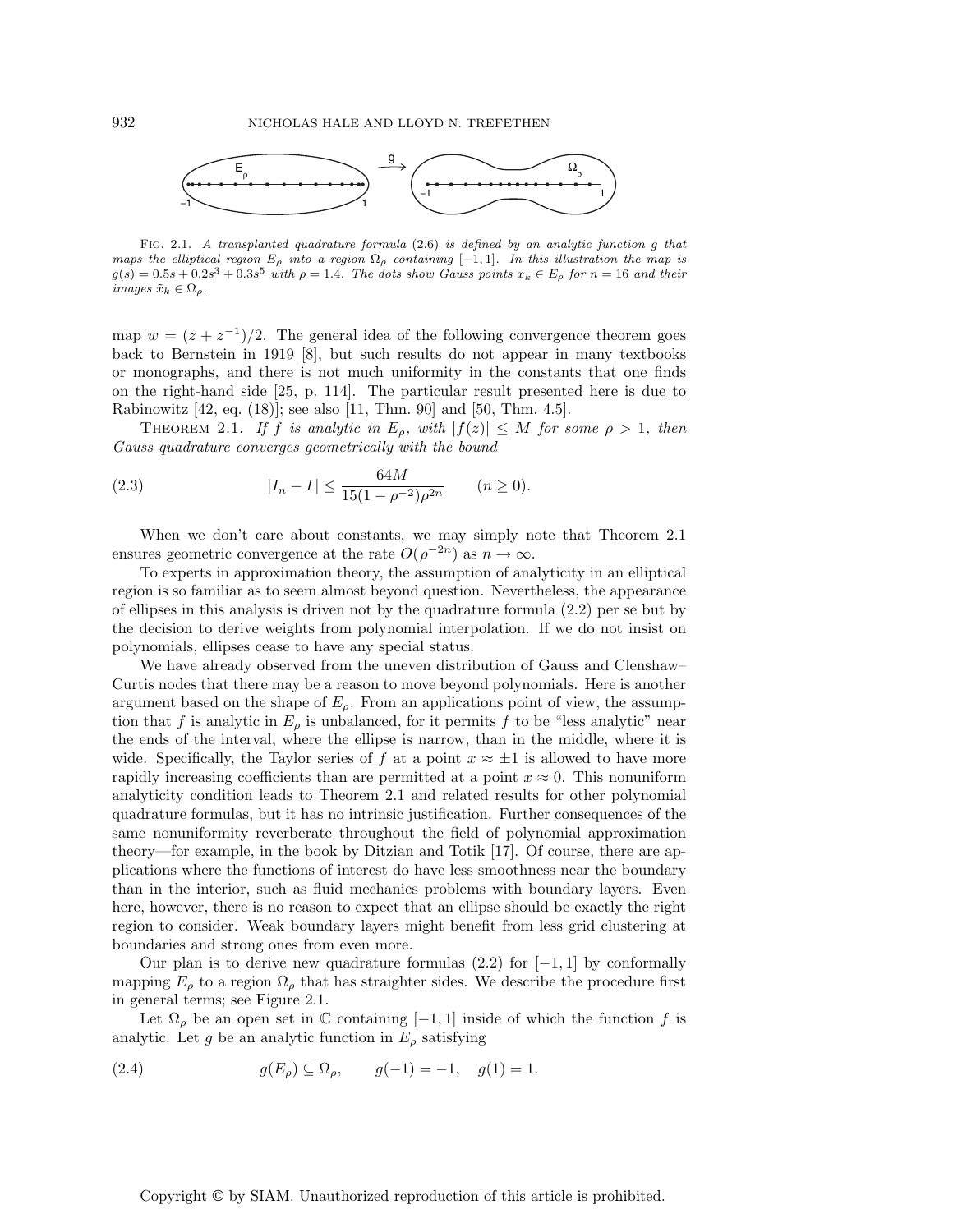Then  $g([-1,1])$  is an analytic curve in  $\Omega_{\rho}$ , parametrized by  $s \in [-1,1]$ , that connects −1 to 1. By Cauchy's theorem for analytic functions, the integral of f over this curve is the same as the integral of f over  $[-1, 1]$  itself. Thus  $(2.1)$  can be rewritten

(2.5) 
$$
I(f) = \int_{-1}^{1} g'(s) f(g(s)) ds.
$$

If we apply  $(2.2)$  to this integral in the s variable, we obtain

$$
I_n(g' \cdot (f \circ g)) = \sum_{k=1}^n w_k g'(x_k) f(g(x_k)),
$$

which can be rewritten in the form  $(2.2)$  as

(2.6) 
$$
\tilde{I}_n = \tilde{I}_n(f) = \sum_{k=1}^n \tilde{w}_k f(\tilde{x}_k), \quad \tilde{w}_k = w_k g'(x_k), \quad \tilde{x}_k = g(x_k). \begin{bmatrix} \text{TRANSPLANTED} \\ \text{QUADRATURE} \\ \text{FORMULA} \end{bmatrix}
$$

In this article we generally speak of  $q$  as a conformal map, which is defined as an analytic function with nonvanishing derivative that maps one region bijectively onto another. In fact, for the theorems we present, g does not actually have to be conformal, merely analytic. Nor does g have to map  $[-1, 1]$  into itself; it could take complex values. For the formulas of practical interest, however, these extra conditions will usually be satisfied, and if they are, then we have the additional properties that the nodes  $\tilde{x}_k$  are real and the weights  $\tilde{w}_k$  are real and positive. In some applications to spectral methods, not considered here, conformality is genuinely required.

The following theorem on the convergence of transplanted Gauss quadrature is a corollary of Theorem 2.1.

THEOREM 2.2. Let f be analytic in a region  $\Omega_{\rho}$  containing  $[-1,1]$  with  $|f(z)| \leq M$ for some  $\rho > 1$ , and let a transplanted Gauss quadrature formula (2.6) be defined by some map g satisfying (2.4). Then

$$
|\tilde{I}_n - I| \le \frac{64M\gamma}{15(1 - \rho^{-2})\rho^{2n}} \qquad (n \ge 0),
$$

where  $\gamma = \sup_{s \in E_\rho} |g'(s)| \leq \infty$ .

If  $\gamma = \infty$  in this estimate, we can shrink  $\rho$  a little bit to make it finite. Thus transplanted Gauss quadrature always converges geometrically if f is analytic on  $[-1, 1].$ 

**3. Map to an infinite strip.** We now turn to particular choices of the map g that may be useful in practice. Since our aim is to make the sides of  $\Omega_{\rho}$  straighter than those of  $E_{\rho}$ , we begin by taking this notion as far as possible and considering the map g that takes  $E_{\rho}$  to an infinite strip  $\Omega_{\rho}$  symmetric about the real axis with  $g(\pm 1) = \pm 1$  and the ends of the ellipse mapping to  $\pm \infty$  (Figure 3.1). These conditions determine g fully. The half-width a of  $\Omega$ <sub>ρ</sub> is not adjustable but is determined by the value of  $\rho$  ((3.5) below).

The map of the ellipse to the strip can be constructed in three steps (Figure 3.2). Let  $F_s$  denote the upper half of  $E_\rho$ , with distinguished boundary points  $s_A = 0$ ,  $s_B = 1$ , and  $s_C = (\rho + \rho^{-1})/2$  (the right end point of  $E_\rho$ ). The function  $u = \sin^{-1} s$ maps  $F_s$  to the rectangle  $F_u$  of width  $\pi$  and height log  $\rho$  with corresponding boundary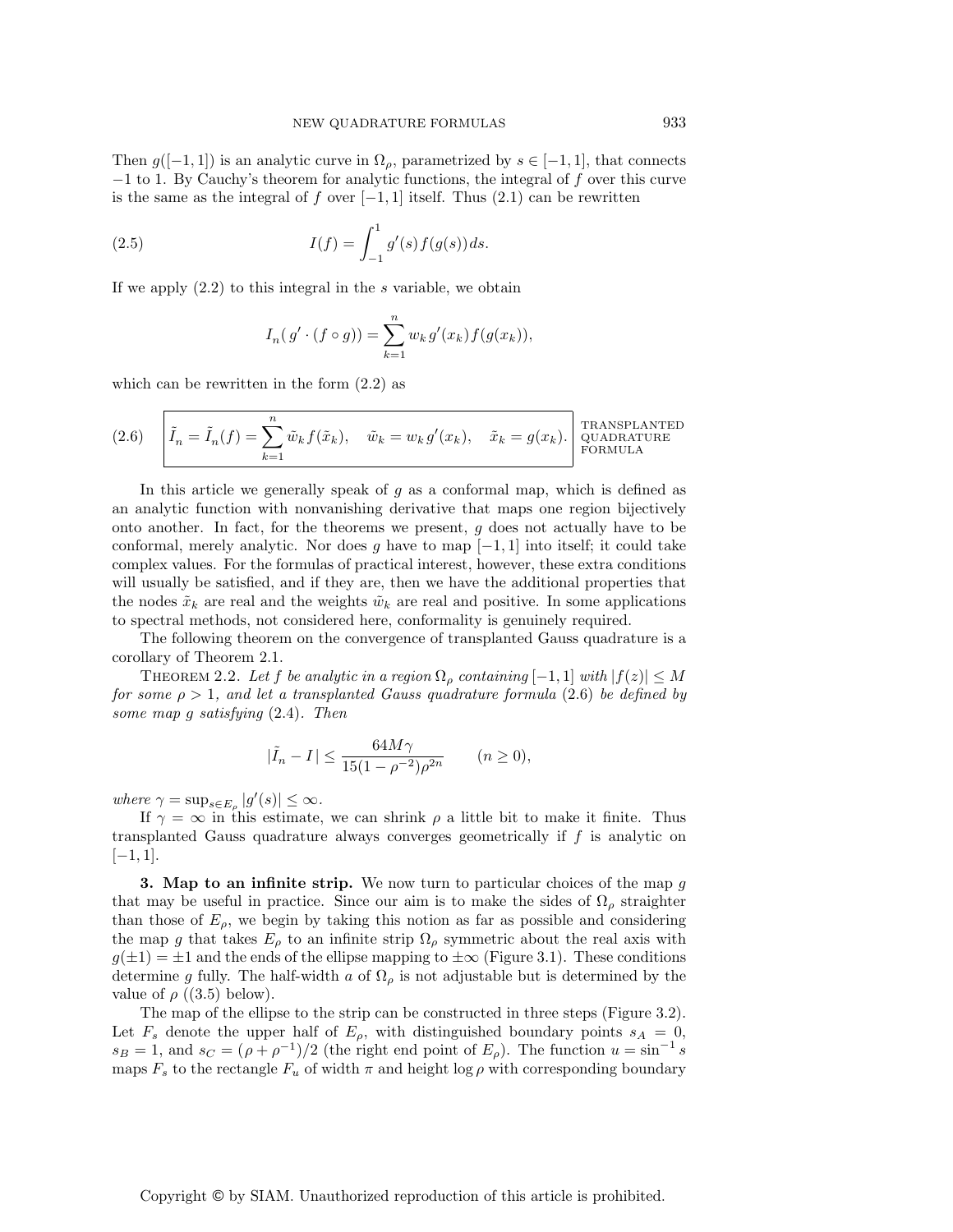

FIG. 3.1. One choice of  $\Omega_{\rho}$  is an infinite strip, shown here again for  $\rho = 1.4$ . The semiminor axis length of  $E_\rho$  is ~ (ρ − 1), whereas the half-width of  $\Omega_\rho$  is ~ (2/π)(ρ − 1), reflecting the π/2 times weaker analyticity requirement of the transplanted quadrature formula. Note how the Gauss nodes in  $E_{\rho}$  map to nodes in  $\Omega_{\rho}$  that are so close to equally spaced that they appear almost exactly even. For more on this spacing see Figure 5.2.



FIG. 3.2. Construction of the strip map in three steps  $s \to u \to v \to z$ . The upper half of each region is shown. A large value of  $\rho$  has been used for clarity ( $\rho = 2.3$ ), since, as  $\rho$  decreases to 1, the segment from  $v_B$  to  $v_C$  shrinks exponentially.

points  $u_A = 0$ ,  $u_B = \pi/2$ , and  $u_C = \pi/2 + i \log \rho$ . We now map  $F_u$  to a halfdisk by a Jacobi elliptic sine function sn with parameter  $m$  [1, 16, 20]. Specifically,  $v = \text{sn}(2Ku/\pi|m)$  maps  $F_u$  to the upper half-disk  $F_v$  about the origin of radius  $m^{-1/4}$ , with  $v_A = 0$ ,  $v_B = 1$ , and  $v_C = m^{-1/4}$ . Here, following standard notation, the parameter m with  $0 < m < 1$  is chosen such that the associated elliptic integrals K' and K satisfy  $K'/K = 4 \log(\rho)/\pi$ . Given  $\rho$ , the appropriate value of m can be calculated by the rapidly convergent series expression given in [24]:

(3.1) 
$$
m^{1/4} = 2 \sum_{j=1}^{\infty} \rho^{-4(j-\frac{1}{2})^2} / \left(1 + 2 \sum_{j=1}^{\infty} \rho^{-4j^2}\right).
$$

Finally  $z = \tanh^{-1}(m^{1/4}v)/\tanh^{-1}(m^{1/4})$  maps  $F_v$  to  $F_z$ , the upper half of an infinite strip about the real axis with  $z_A = 0$ ,  $z_B = 1$ , and  $z_C = +\infty$ . By combining the steps, we have the ellipse  $\rightarrow$  strip map

(3.2) 
$$
g(s) = \tanh^{-1}\left(m^{1/4}\operatorname{sn}\left(\frac{2K}{\pi\sin^{-1}(s)\,|\,m}\right)\right)/\tanh^{-1}(m^{1/4})\,.
$$

The same formula is valid also below the real axis (by the Schwarz reflection principle), and thus g as given by (3.2) maps all of  $E_{\rho}$  to all of  $\Omega_{\rho}$ . For the transplanted quadrature formula (2.6) we also require the derivative of the map function, which for  $s \in (-1, 1)$  is given by

(3.3) 
$$
g'(s) = \frac{2Km^{1/4}}{\pi\sqrt{1-s^2}} \frac{\text{cn}(\omega|m)\,\text{dn}(\omega|m)}{(1-m^{1/2}\,\text{sn}^2(\omega|m))} / \tanh^{-1}(m^{1/4}),
$$

where  $\omega = 2K \sin^{-1}(s)/\pi$ . For the end points  $s = \pm 1$ , with the aid of L'Hopital's rule

## Copyright © by SIAM. Unauthorized reproduction of this article is prohibited.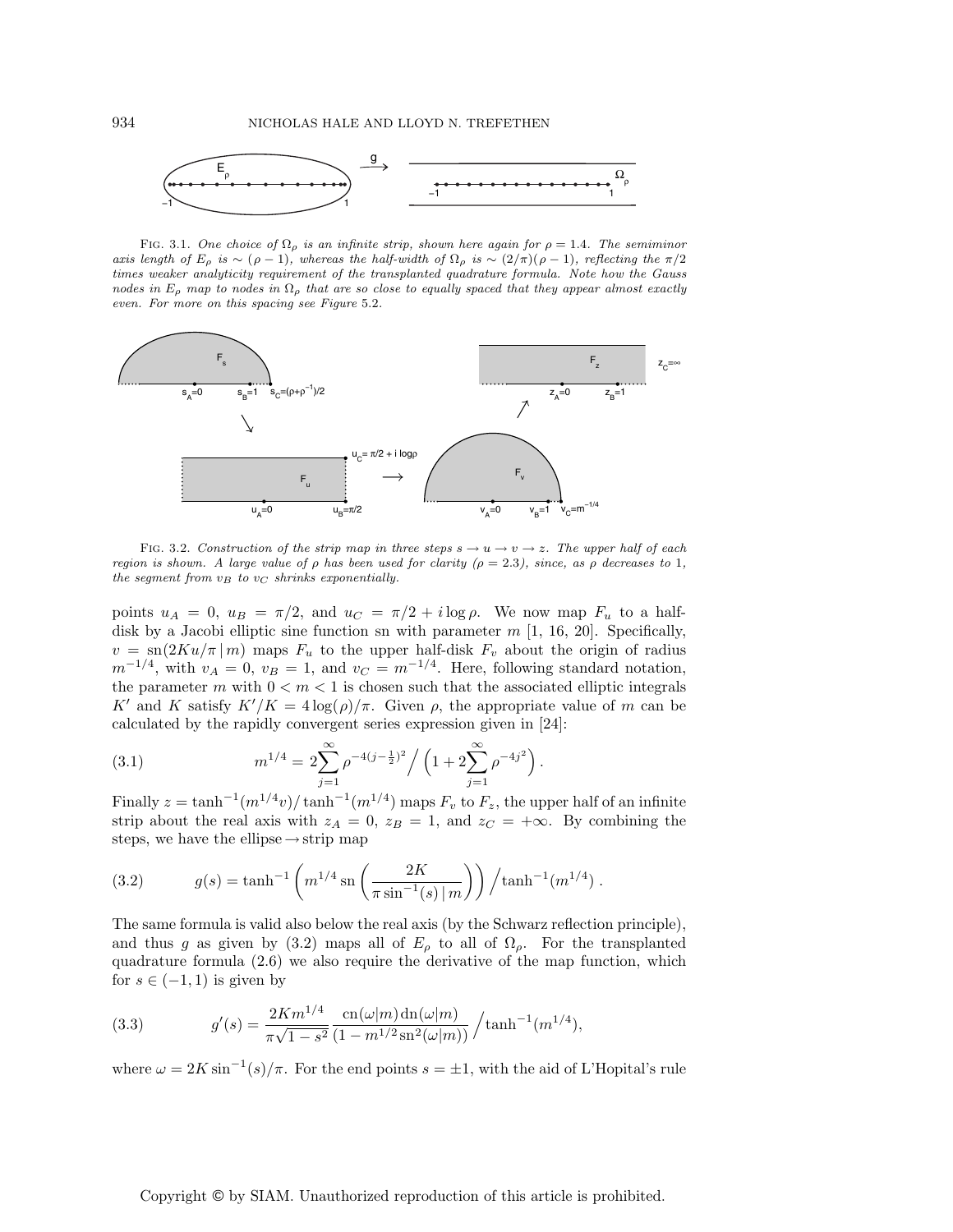

FIG. 3.3. Though g maps  $E_{\rho}$  to the unbounded strip  $\Omega_{\rho}$ , it maps smaller ellipses within  $E_{\rho}$  to regions that hug the interval [−1, 1] closely. Because of this property, f does not have to be analytic far down the strip for transplanted Gauss quadrature to be effective. Also, since the subregions have nearly straight sides, a value of  $\rho$  chosen for the strip of a particular half-width will also be effective for integrands whose true regions of analyticity are narrower.

one can derive the formula

(3.4) 
$$
g'(\pm 1) = 4K^2 \pi^{-2} m^{1/4} (1 + m^{1/2}) / \tanh^{-1}(m^{1/4}),
$$

which we shall need for the Clenshaw–Curtis variant in section 7.

The half-width a of  $\Omega$ <sub>o</sub> is

(3.5) 
$$
a = \frac{\pi}{4 \tanh^{-1}(m^{1/4})} < \frac{2}{\pi}(\rho - 1),
$$

with  $a \sim (2/\pi)(\rho - 1)$  as  $\rho \rightarrow 1$  (we have verified this inequality numerically, and no doubt it could be proved analytically). The half-width of  $E_{\rho}$  in the same limit is ∼ ( $\rho$  − 1). Thus the transplanted formula needs only 2/π times as wide a strip of analyticity to achieve the same convergence rate, as is confirmed by the following theorem. Further convergence results for this method are given in section 6.

THEOREM 3.1. Let f be analytic in the strip  $\Omega_{\rho}$  about  $\mathbb R$  of half-width  $(2/\pi)(\rho-1)$ for some  $\rho > 1$ . Let f be integrated by the transplanted Gauss quadrature formula (2.6) associated with the map (3.2) from  $E_{\rho}$  to  $\Omega_{\rho}$ . Then, for any  $\tilde{\rho} < \rho$ ,

(3.6) 
$$
\tilde{I}_n - I = O(\tilde{\rho}^{-2n}) \qquad (n \to \infty).
$$

*Proof.* The inequality (3.5) implies that  $f(x)$  is analytic in the strip of half-width a, and therefore  $f(g(s))$  is analytic in  $E<sub>o</sub>$ . The constant  $\gamma$  of Theorem 2.2 is infinite for this map g, so we do not quite get  $O(\rho^{-2n})$  convergence, and for this reason we have not assumed that f is bounded either. For any  $\tilde{\rho} < \rho$ , however, Theorem 2.1 still applies to the integrand  $g'(s) f(g(s))$  of (2.5), which will be analytic and bounded in this smaller ellipse. This implies (3.6).

To make our domain narrower in the imaginary direction by a factor of  $2/\pi$ , we have lengthened it in the real direction by a factor of  $\infty$ ! This may seem a dubious improvement, and, indeed, it is a very strong condition that  $f$  must be analytic throughout an infinite strip. However, this is not a serious issue in practice because if we consider slightly smaller  $\tilde{\rho}$ -ellipses within  $E_{\rho}$ , we find that they map under g to domains about  $[-1, 1]$  that are much shorter. Thus little is lost if f is analytic near  $[-1, 1]$  but not very far down the real axis. Figure 3.3 illustrates this effect.

Let us see how strip-transplanted Gauss quadrature performs in practice. We do not normally recommend tuning  $\rho$  to the integrand at hand, for we are hardly likely to beat adaptive quadrature methods at their own game. Instead the aim is to derive a fixed family of formulas that perform well, if not quite optimally, and with this in mind we start by fixing the value  $\rho = 1.4$  arbitrarily, as in Figure 2.1–3.1. Figure 3.4 shows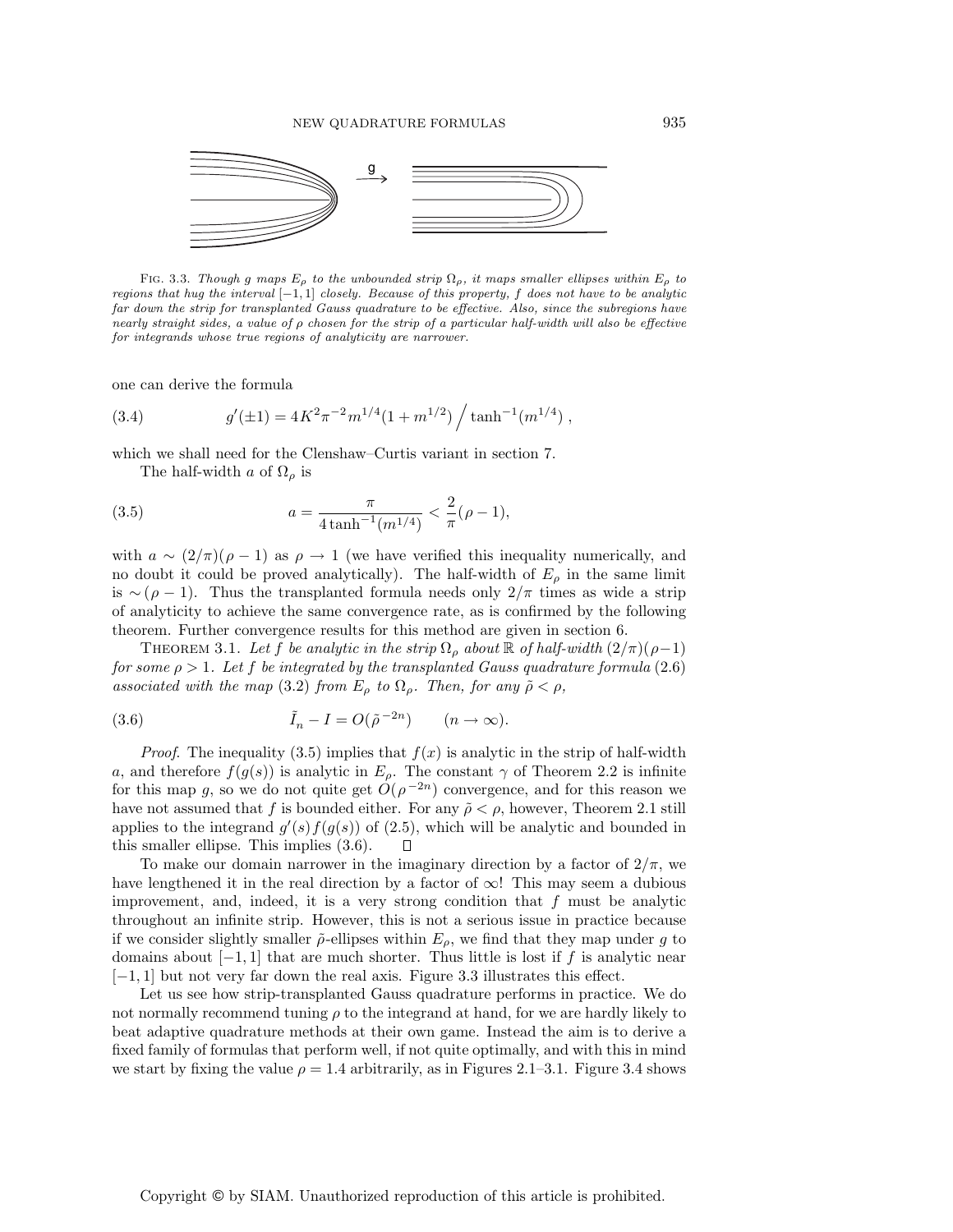

Fig. 3.4. Comparison of Gauss quadrature (dots) against Gauss quadrature transplanted to an infinite strip (solid line) for nine integrands on  $[-1,1]$ , with  $\rho = 1.4$ . In a number of cases the transplanted formulas converge about 1.4 times faster.

that, for many integrands, the result is a clear improvement over Gauss quadrature. (For this relatively large value of  $\rho$ , the improvement factor is about 1.42 rather than  $\pi/2 \approx 1.57$ .) This occurs, for example, for the first three integrands, which have poles or branch points close to  $[-1, 1]$  in the complex plane. A similar speedup is observed for the fourth function  $\exp(-40x^2)$ , which has no singularities but grows very rapidly as x moves away from the real axis. For the fifth function  $cos(40x)$ , the transplanted quadrature formula begins to converge sooner than the untransplanted one since it resolves the oscillations sooner; once the error falls below 10−<sup>5</sup>, the untransplanted formula overtakes it because the function is entire. The sixth integrand  $\exp(-x^{-2})$  is  $C^{\infty}$  but not analytic; here we see comparable performance of the two methods. The same is observed for  $|x| - |x - 0.1|$ , which is continuous but not differentiable. For the eighth integrand  $\sqrt{1.01 - x}$ , the untransplanted Gauss rule wins because of its weaker analyticity requirement near  $\pm 1$ . Finally, for the entire function  $cos(x)$ , the transplanted rule loses by a substantial factor because it is stuck at the particular convergence rate  $O(\rho^{-2n})$ , with  $\rho = 1.4$ , since g is singular at the end points of this ellipse. The standard Gauss formula, by contrast, is not tied to any particular ellipse of analyticity and thus does very well in a case like this where the integrand is analytic and not too large in a sizable region around  $[-1, 1]$ .

In fact, the convergence rate for the transplanted Gauss formula applied to  $cos(x)$ in Figure 3.4 has rather little to do with  $cos(x)$ —the rate would be almost exactly the same for the integrand  $f(x) = 1!$  In general, nonpolynomial quadrature formulas do not integrate constants exactly. This perhaps startling property can be removed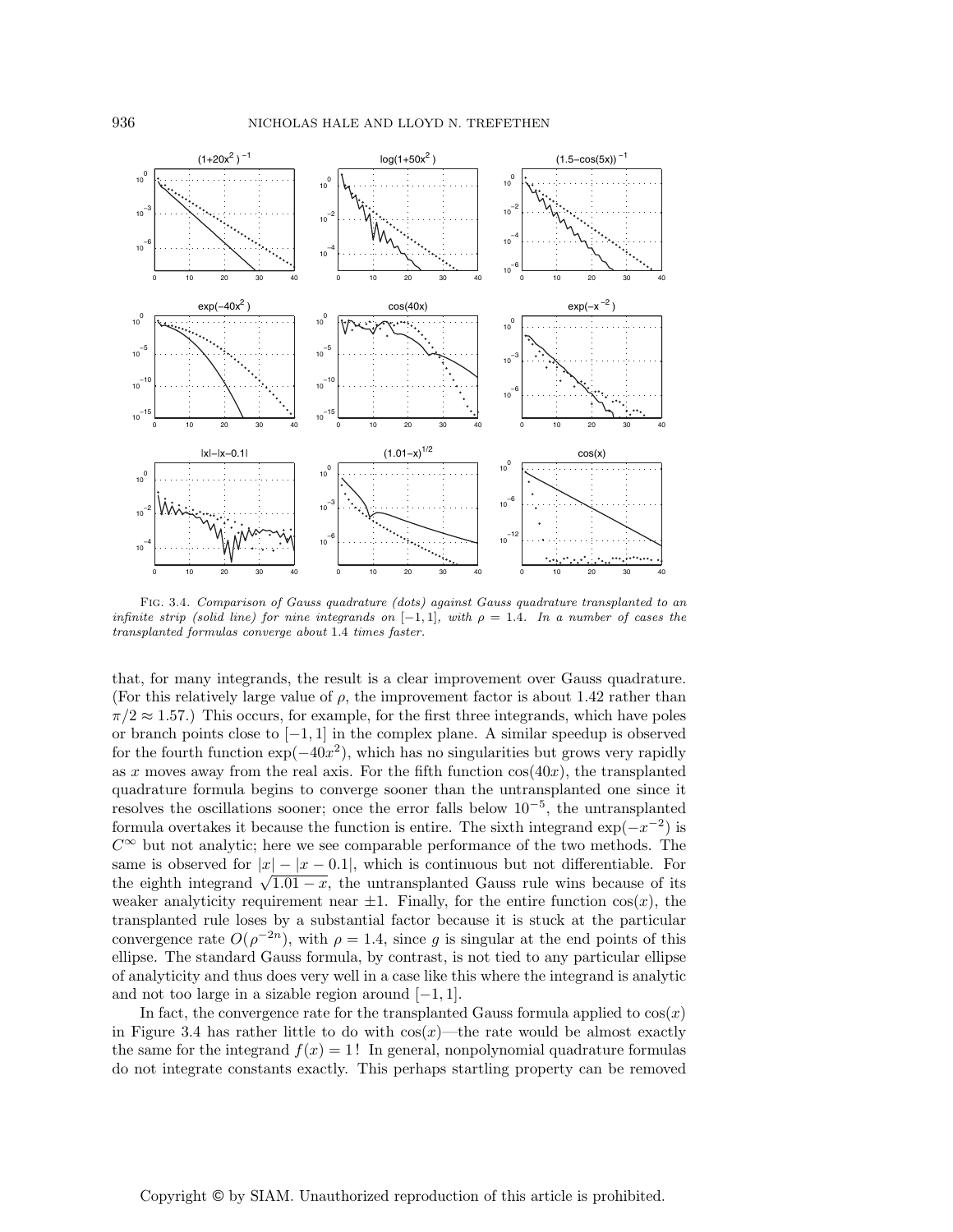by a scaling adjustment to our formula (2.6), whereby we multiply the weights  $\tilde{w}_k$  by a constant so as to make them sum to 2. Since the transplanted quadrature formula integrates the constant function with exponential accuracy, the adjustment factor will be exponentially close to 1, and there will be no effect on the asymptotic convergence rates of Theorem 3.6 or Theorems 6.1 and 6.2 to follow. As a practical matter, the adjustment sometimes improves the behavior of our formulas slightly, and perhaps it is worth making. $1$ 

To implement the transplanted formula (2.6), we need to be able to compute g and g . The following MATLAB code segment does this for the strip map (3.2). The standard MATLAB functions ellipke and ellipj used here to compute Jacobi elliptic functions are restricted to real arguments; for the complex values needed in Figures 3.1 and 3.3, we replaced ellipj by the function ellipjc from Driscoll's Schwarz–Christoffel Toolbox [19]. The function gauss, from [49], computes Gauss quadrature nodes and weights.

| $f = \mathbb{Q}(x) 1./(1+20*x.^2);$               | % change this for other integrands       |
|---------------------------------------------------|------------------------------------------|
| $[s, w] = \text{gauss}(n);$                       | % Gauss nodes and weights                |
| $[g, gprime] = strip(s);$                         | % $g$ and $g'$                           |
| In = $(w.*gprime')*f(g);$                         | % the integral                           |
| function $[g, gprime] = strip(s)$                 | % change this for a different map g      |
| $rho = 1.4;$                                      | % this can be adjusted                   |
| $num = 0$ ; den = 0;                              |                                          |
| for $j = 1$ :round(.5+sqrt(10/log(rho)))          | % given rho, find m                      |
| $num = num + rho^(-4*(j-.5)^2);$                  |                                          |
| den = den + rho^(-4*j^2);                         |                                          |
| end                                               |                                          |
| $m4 = 2*num/(1+2*den); m = m4^4;$                 | $\frac{9}{6}$ m <sup>2</sup> {1/4} and m |
| $K =$ ellipke $(m)$ ;                             | % Jacobi elliptic parameter              |
| $u = \text{asin}(s)$ ;                            |                                          |
| $[sn, cn, dn] =$ ellipj $(2*K*u/pi, m)$ ;         | % Jacobi eliptic function                |
| duds = $1./sqrt(1-s.^2)$ ;                        |                                          |
| $dvdu = (2*K/pi) * cn.*dn;$                       |                                          |
| dgdv = $(m4./(1-m4.^2*sin.^2))/\text{atanh}(m4);$ |                                          |
| $g = \tatanh(m4*sin)/atanh(m4);$                  | % g                                      |
| $gprime = dgdv.*dvdu.*duds;$                      | % g'                                     |

If  $\rho$  is close to 1 (smaller than about 1.1), the code just given suffers from numerical instability. The appendix outlines what can be done in such cases and offers an elementary map slightly different from (3.2) that as a practical matter may be superior.

**4. A simpler conformal map.** We now put aside the infinite strip and consider another idea for selecting the function g. Suppose we set out to cancel the clustering of Gauss or Clenshaw–Curtis points exactly. The function  $g(s) = (2/\pi) \sin^{-1}(s)$  would achieve this, and the factor  $2/\pi$  makes it plain that the result would be a grid denser by that factor in the middle of the interval. This choice of  $q$  would be useless, however, because  $\sin^{-1}(s)$  has singularities at  $\pm 1$ , so we would have no ellipse of analyticity at all for the transplanted integrand.

<sup>1</sup>Relatedly, one of the anonymous referees of this paper as originally submitted for publication pointed out that our transplanted n-point formulas, unlike polynomial methods, could in theory have arbitrarily large errors even for functions with a bounded kth derivative for any  $k > 0$ .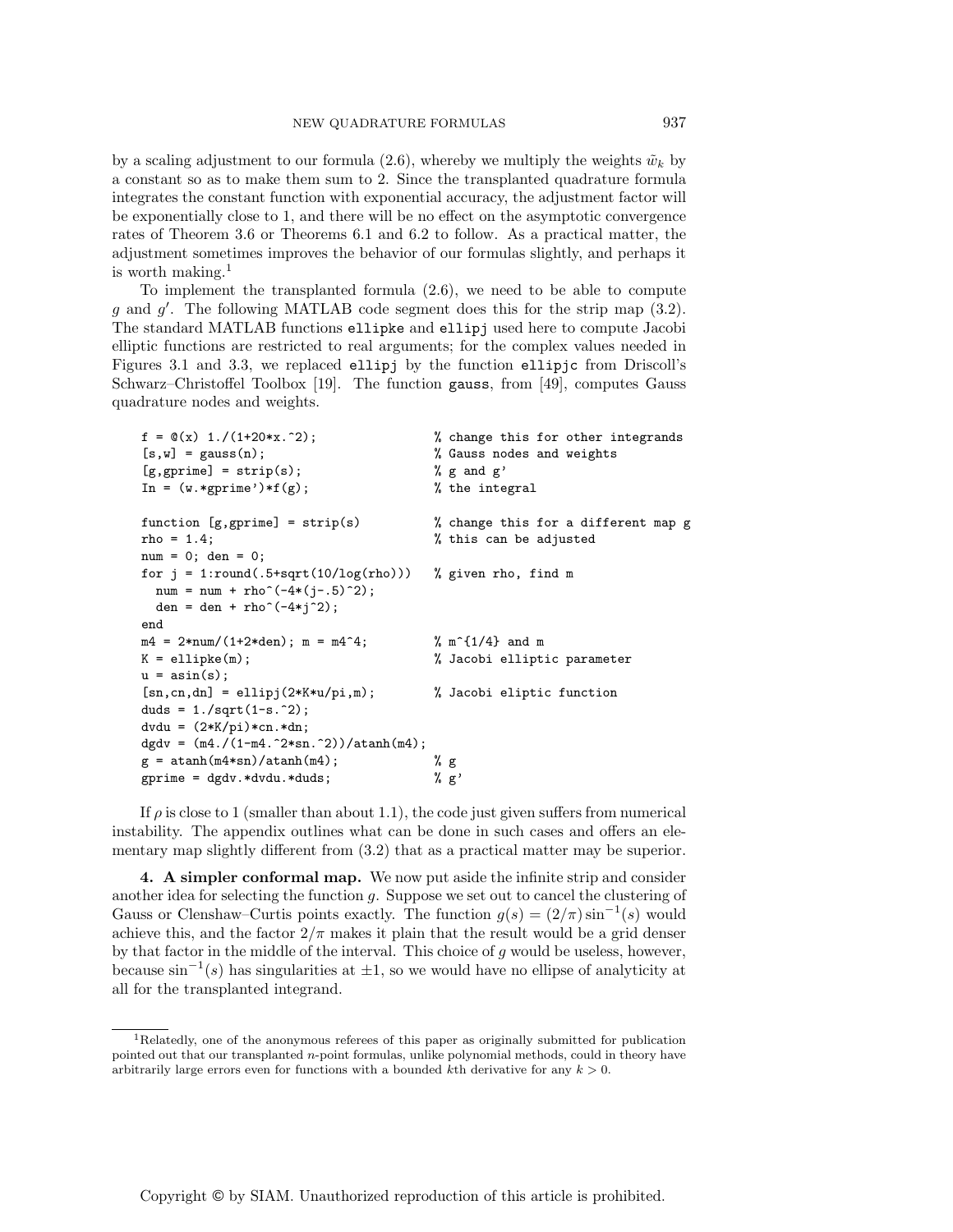

FIG. 4.1. "Sausages"  $\Omega_{\rho}$  corresponding to the maps (4.1), (4.2), and (4.3), with  $\rho = 1.4$ . The dashed line in each image marks the target height  $(2/\pi)(\rho - 1)$ .

Instead we propose taking the terms through degree d of the Taylor series

$$
\sin^{-1} s = s + \frac{1}{6} s^3 + \frac{3}{40} s^5 + \frac{5}{112} s^7 + \frac{35}{1152} s^9 + \cdots
$$

and then normalizing so that  $g(\pm 1) = \pm 1$  as required by (2.4). Taking  $d = 1, 5, \text{ or } 9$ gives the following choices, respectively:

$$
(4.1) \t\t g(s) = s,
$$

(4.2) 
$$
g(s) = \frac{1}{149} (120s + 20s^3 + 9s^5),
$$

(4.3) 
$$
g(s) = \frac{1}{53089} (40320s + 6720s^3 + 3024s^5 + 1800s^7 + 1225s^9).
$$

Figure 4.1 shows the corresponding "sausage domains"  $\Omega_{\rho}$  for  $\rho = 1.4$ .<sup>2</sup>

To implement transplanted Gauss quadrature of degree  $d$  (odd), we can replace the function strip in the code above by the following function sausage. The line with the cumprod command computes the Taylor series coefficients of  $sin^{-1}(x)$ .

```
function [g, gprime] = sausage(s)
d = 9; % this can be adjusted
c = zeros(1, d+1);c(d:-2:1) = [1 \text{ cumprod}(1:2:d-2) \cdot / \text{cumprod}(2:2:d-1)] \cdot / (1:2:d);c = c/sum(c); g = polyval(c,s);cp = c(1:d).*(d:-1:1); gprime = polyval(cp,s);
```
Figure 4.2 shows the performance of this method with  $d = 9$  for various integrands. On the whole the convergence is much like that with the strip map, though somewhat slower for the first few examples and faster for the last few. With  $f(x) = \cos x$ , for example, we do much better now since q has no singularity to limit the convergence rate. Although it is entire, however, g still grows rapidly away from  $[-1, 1]$ , and that is why this map still does not match untransplanted Gauss quadrature for  $cos(x)$ .

In section 6 we give a theorem that establishes that Gauss quadrature transplanted by (4.3) is 30% faster than standard Gauss quadrature for functions analytic in an  $\varepsilon$ -neighborhood of [−1, 1].

<sup>2</sup>Previous authors have investigated the conformal mapping of a "bratwurst," but their maps concern exteriors rather than interiors and the applications are different [32].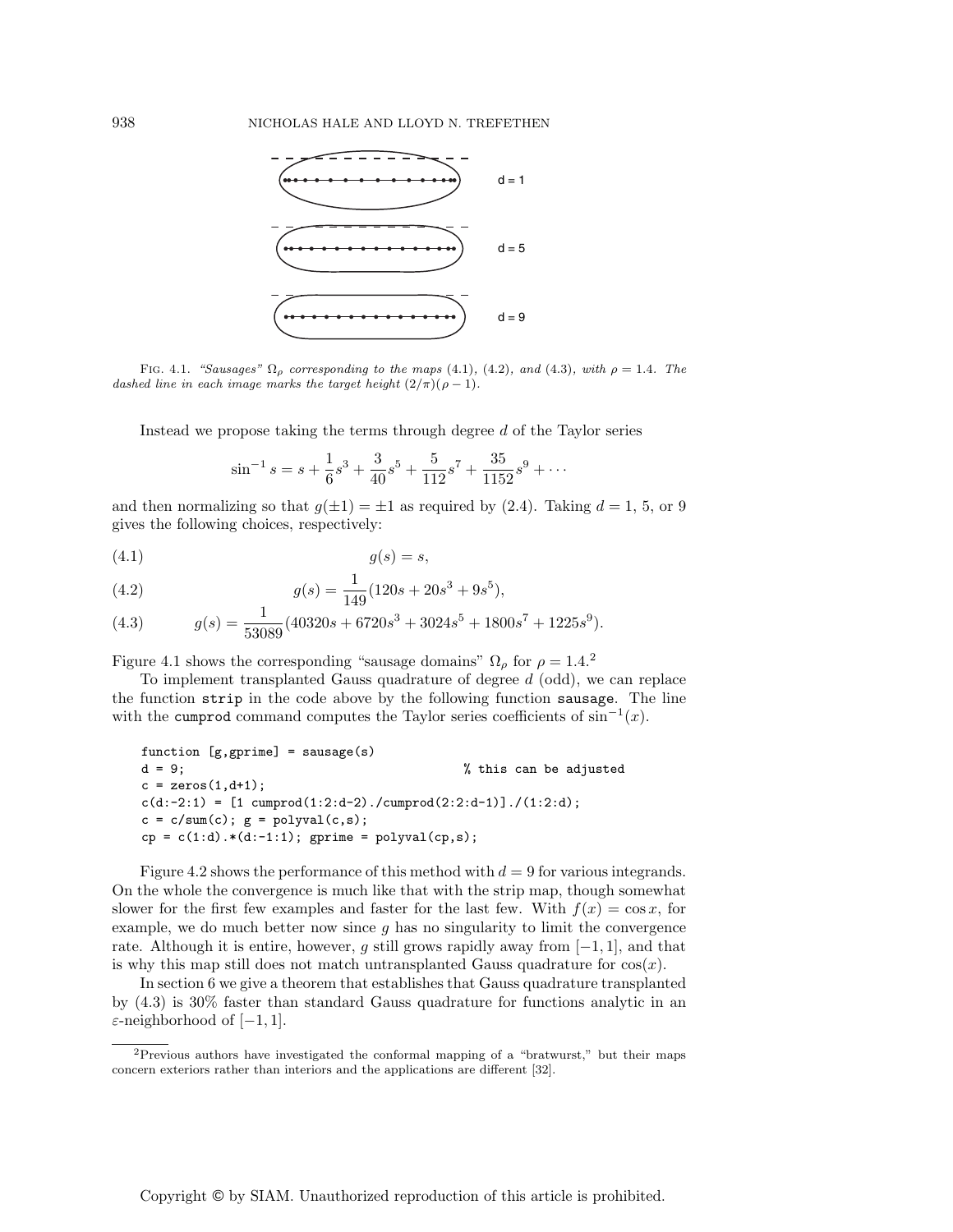

Fig. 4.2. Comparison of Gauss quadrature (dots) against transplanted Gauss quadrature for the degree 9 polynomial (4.3) (solid line), for the same nine integrands as in Figure 3.4. Again in many cases the transplanted formulas converge faster.

**5. Related work.** A number of ideas have been proposed over the years for combating the  $\pi/2$  problem, for both quadrature and spectral methods, which might be classified as follows: (i) end point corrections, (ii) alternatives to polynomials, (iii) transplantation. Here is a brief summary of some of these developments.

The end point corrections idea starts from the observation that the trapezoid rule would achieve the ideal convergence rate if only the integrand were periodic. Accordingly, one might make some adjustments at the boundaries to achieve this effect, at least up to a prescribed order. The Euler–Maclaurin formula suggests one approach: one can add to the quadrature formula certain linear combinations of oddorder derivatives of the integrand at the end points, chosen to annihilate the error up to any prescribed power of the grid size. To get a quadrature rule based on function values only (i.e., without derivatives), one can then replace these terms by one-sided finite difference approximations of the appropriate orders. The resulting quadrature rules are known as Gregory's formulas [11, 30, 35], and they are effective up to medium orders of accuracy, at which point they encounter the difficulties caused by exponentially large coefficients of alternating signs. An improvement on Gregory formulas capable of achieving exponential convergence has been proposed by Alpert [3], building upon ideas of Kapur and Rokhlin [31]. Alpert's method goes beyond the equispaced grid to include a small number of extra Gauss-like nodes near the end points, now with weights guaranteed to be positive. High-precision computations are required in advance to obtain the nodes and weights, but once they are known the method is highly effective.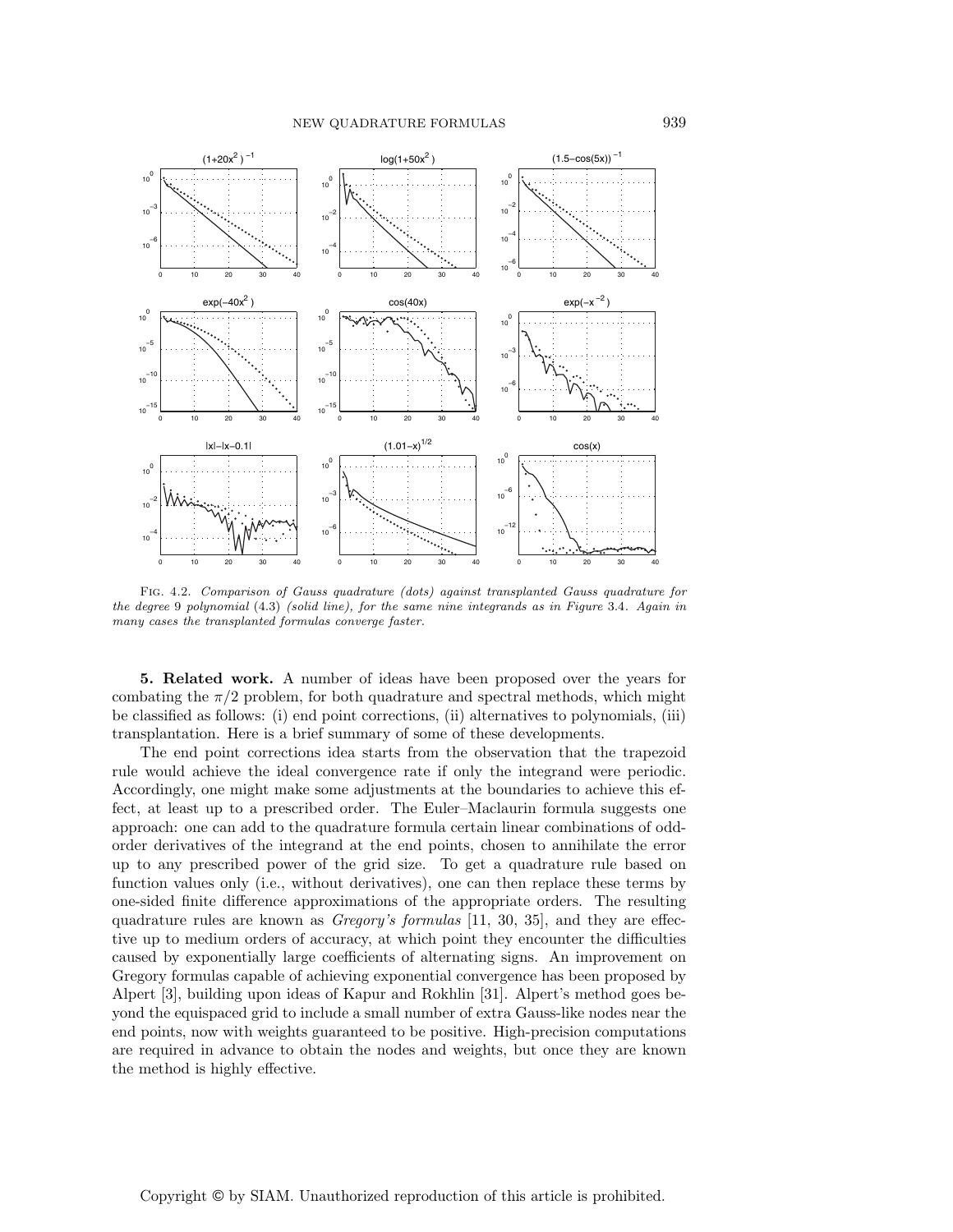By alternatives to polynomials we mean the explicit construction of orthogonal bases that are nonpolynomial and have more uniform behavior over the interval of interest. An important set of functions in this connection is the prolate spheroidal wave functions, which were introduced in the 1960s by Slepian and Pollak [45]. These functions have excellent resolution properties, and more recent authors have shown their power for a variety of computational applications [9, 10, 13, 53]. In this literature, rather than derive theorems about convergence for functions analytic in specified domains as we are about to do, it is customary to quantify the matter of resolution by considering applications to band-limited functions.

Finally there is the transplantation idea, the basis of the present article. A notable contribution in this area is a forty-year-old theoretical paper by Bakhvalov [4]. What is the optimal family of quadrature formulas, Bakhvalov asks, for the set of functions analytic and bounded by M in a given complex region  $\Omega$  containing [−1, 1]? His first step is to transplant the problem by a conformal map g to an ellipse  $E_{\rho}$ . This is very close to what we have done but with a difference. In the ellipse, the new quadrature problem has a weight  $g'$ . Since his aim is to investigate optimal formulas, Bakhvalov now considers the Gauss formulas associated with this weight, which he shows are in a sense optimal. By contrast we have used the unweighted Gauss formula, including  $g'$  instead as part of the integrand. We presume that this simpler procedure does not hurt the convergence rate much in practice, but we have not investigated this matter. Bakhvalov's paper is full of interesting ideas, and it has led to subsequent developments in the theoretical quadrature literature by Petras [40] and other authors [23, 28, 34]. So far as we are aware, however, this collection of publications has not been concerned with the  $\pi/2$  phenomenon, nor with particular choices of  $\Omega$ , and does not propose actual quadrature formulas for numerical use.

A more practically oriented transplantation idea was introduced in the spectral methods literature by Kosloff and Tal-Ezer in 1993 [33]. Like the conformal maps proposed in the last section, the Kosloff–Tal-Ezer map is derived from the inverse sine function. Their transformation is

(5.1) 
$$
g(s) = \frac{\sin^{-1}(\alpha s)}{\sin^{-1}(\alpha)}
$$

for a value of  $\alpha$  slightly less than 1. Various methods for choosing  $\alpha$  are considered both in their original paper and in various subsequent works by other authors [2, 7, 15, 18, 29, 37].

The Kosloff–Tal-Ezer map is quite different from those of sections 3 and 4 in original concept but rather similar in practice. These authors, and their successors, do not consider g as a conformal map, and they do not present theorems about geometric rates of convergence for analytic functions. Nevertheless the function (5.1) has the familiar effect of mapping  $E_{\rho}$  to a region with straighter sides, with the usual consequence that the nodes are distributed more evenly in the interior and clustered less near ±1. To investigate a Kosloff–Tal-Ezer map in the framework established in this paper, we might begin by setting  $\rho = 1.4$  and drawing a plot analogous to those of Figures 2.1, 3.1, and 4.1. The largest choice of  $\alpha$  for which g will be analytic in  $E_{\rho}$ is  $\alpha = 2/(\rho + \rho^{-1}) \approx 0.9459$ . Figure 5.1 shows the result.<sup>3</sup>

The node spacings for the various transformations we have considered are shown (for  $n = 24$ ) in Figure 5.2.

<sup>&</sup>lt;sup>3</sup>In [29] Hesthaven, Dinesen, and Lynov consider a spectral method with  $\alpha = \cos(1/2) \approx 0.88$ , corresponding to  $\rho \approx 1.69$ . In most other spectral methods papers that make use of the Kosloff–Tal-Ezer mapping,  $\alpha$  is chosen to increase toward 1 as n increases.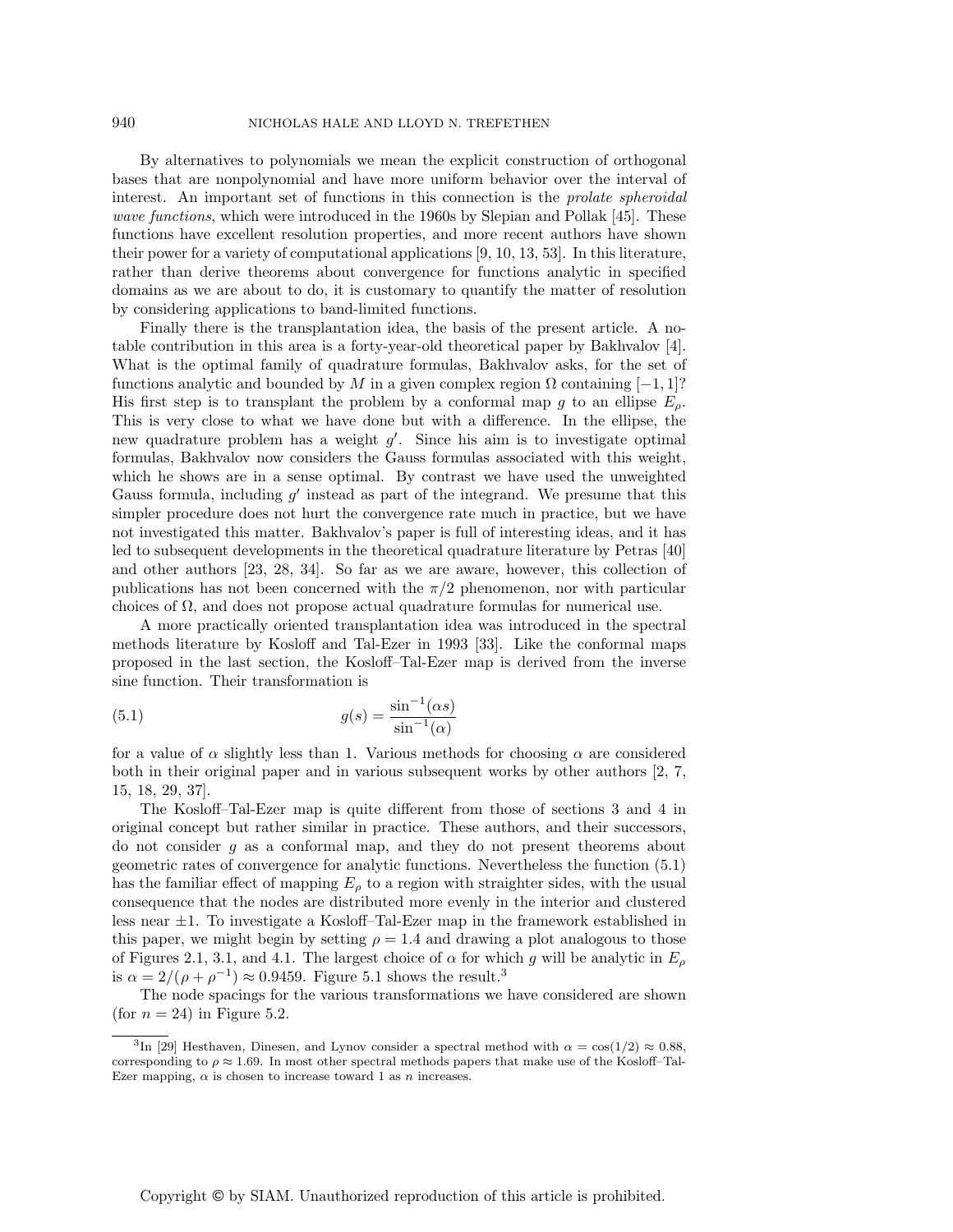

FIG. 5.1. The Kosloff–Tal-Ezer map (5.1) for  $\rho = 1.4$  and  $\alpha = 2/(\rho + \rho^{-1}) \approx 0.9459$ . For the given choice of  $\rho$ , this is the largest possible  $\alpha$  for which g is analytic in  $E_{\rho}$ .



FIG. 5.2. Comparison of node spacings with  $n = 24$  for Gauss quadrature, the Kosloff-Tal-Ezer (KTE) map (5.1) with  $\rho = 1.4$  and  $\alpha = 2/(\rho + \rho^{-1})$ , the polynomial (4.3) of degree 9, and the strip map (3.2) with  $\rho = 1.4$ . Dots appear at horizontal positions  $(x_j + x_{j+1})/2$  and vertical positions  $(x_{j+1} - x_j)/2$ . The dashed lines correspond to equally spaced points and the same times  $\pi/2$ .



Fig. 5.3. Another comparison of Gauss (dots) and transplanted Gauss (solid line) quadrature for the integrands of Figures 3.4 and 4.2, now for the Kosloff-Tal-Ezer map (5.1) with  $\rho = 1.4$  and  $\alpha = 2/(\rho + \rho^{-1}) \approx 0.9459.$ 

If we apply the Kosloff–Tal-Ezer map to the same nine test integrands as before, we get the curves shown in Figure 5.3. These results are good. Nevertheless, the strip-transplanted formula of Figure 3.4 does better for the first four functions, and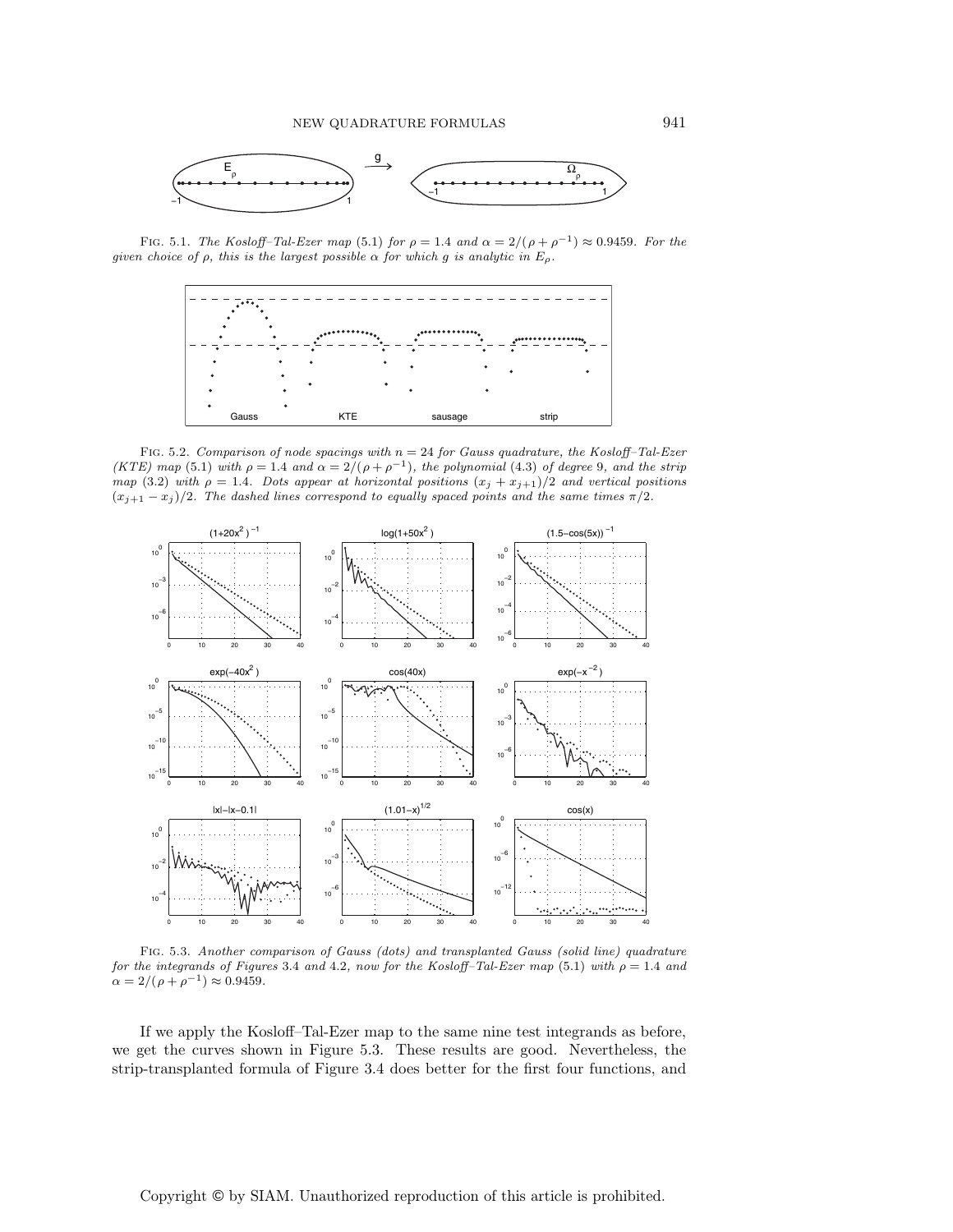the sausage-transplanted formula of Figure 4.2 does as well or better for the last five. There are parameters in all of these methods that might be tuned to enhance their performance, so one cannot draw fine judgments from these simple experiments. The proper lesson is that all of these methods are capable of outperforming Gauss quadrature by 20%–50% for many integrands. Let us now make this observation more precise.

**6. Convergence theorems for analytic integrands.** An advantage of the conformal mapping point of view is that it leads readily to convergence theorems for analytic integrands. The trick is to decide which analyticity assumptions and conformal maps g to consider, for the number of possibilities is unlimited. Rather than explore this terrain thoroughly, we shall offer a few representative choices. Our class of integrands will be as follows. For any  $\varepsilon > 0$ :

(6.1)  $\mathcal{A}(\varepsilon) = \text{set of functions analytic in the open } \varepsilon\text{-neighborhood of } [-1, 1].$ 

Now the ellipse with foci  $\pm 1$  whose semiminor axis length is  $\varepsilon$  has parameter  $\rho =$ From the empse with loci  $\pm 1$  whose seminimor axis length is  $\varepsilon$  has parameter  $\rho = \varepsilon + \sqrt{1 + \varepsilon^2} = 1 + \varepsilon + O(\varepsilon^2)$ . Since  $\rho > 1 + \varepsilon$ , any  $f \in \mathcal{A}(\varepsilon)$  is bounded in the ellipse  $E_{1+\varepsilon}$ , and thus by Theorem 2.1, Gauss quadrature will achieve  $I_n - I = O((1+\varepsilon)^{-2n})$ as  $n \to \infty$  for any  $f \in \mathcal{A}(\varepsilon)$ . On the other hand, since  $\rho \sim 1 + \varepsilon$  as  $\varepsilon \to 0$ , it will do no better than this in general as  $\varepsilon \to 0$ . By contrast, the methods of the last three sections, with the parameters used there, converge at least 40%, 30%, and 30% faster, respectively.

THEOREM 6.1. Let the transplanted Gauss quadrature formula  $(2.6)$  be applied to a function  $f \in \mathcal{A}(\varepsilon)$ . The following statements pertain to the limit  $n \to \infty$ :

For the strip map (3.2) with  $\rho = 1.4$ , for any  $\varepsilon \leq 0.24$ :  $I_n - I = O((1+1.4\varepsilon)^{-2n})$ . For the polynomial (4.3) with  $d = 9$ , for any  $\varepsilon \leq 0.8$ :  $\tilde{I}_n - I = O((1 + 1.3\varepsilon)^{-2n})$ . For the KTE map (5.1) with  $\rho = 1.4$ , for any  $\varepsilon \leq 0.3$ :  $\tilde{I}_n - I = O((1+1.3\varepsilon)^{-2n})$ .

*Proof.* Consider, for example, the first assertion, that the map  $(3.2)$  with  $\rho = 1.4$ has convergence rate  $O((1+1.4\varepsilon)^{-2n})$ . By Theorem 2.1, this conclusion will be valid if for all  $\varepsilon \leq 0.24$  the function g is analytic in the elliptical region  $E_{1+1.4\varepsilon}$  and maps the ellipse of parameter  $1 + 1.4\varepsilon$  into the open  $\varepsilon$ -neighborhood of  $[-1, 1]$ . We know that g is analytic throughout  $E_{1.4}$ , so the first condition holds since  $1 + (1.4)(0.24) < 1.4$ . The second condition can be verified numerically by plotting the image of the ellipse and the boundary of the  $\varepsilon$ -neighborhood for various  $\varepsilon$  and verifying that the first is inside the second; of course, we have chosen parameters in the theorem to make this true.  $\Box$ 

The speedups of Theorem 6.1 are not particularly close to the limiting value of  $\pi/2$  that can be achieved as  $\varepsilon \to 0$ . We now give another result that comes closer to this limit. This time we modify the Gauss quadrature estimate  $O((1 + \varepsilon)^{-2n})$  by improving the exponent rather than the factor multiplying  $\varepsilon$ .

THEOREM 6.2. Let the transplanted Gauss quadrature formula  $(2.6)$  be applied to a function  $f \in \mathcal{A}(\varepsilon)$  for any  $\varepsilon \leq 0.05$ . For the strip map (3.2) with  $\rho = 1.1$ ,  $\tilde{I}_n - I = O((1 + \varepsilon)^{-3n})$  as  $n \to \infty$ .

The proof is as before, combining Theorem 2.1 with a numerical verification for the particular map g. Similarly, it can be shown that one gets  $\tilde{I}_n-I=O((1+\varepsilon)^{-2.7n})$ for  $\varepsilon \leq 0.1$  for the strip map (3.2) with  $\rho = 1.4$ , the higher-degree analogue of the polynomial (4.3) with  $d = 17$ , or the KTE map (5.1) with  $\rho = 1.2$ , and  $I_n - I =$  $O((1+\varepsilon)^{-2.5n})$  for  $\varepsilon \leq 0.3$  for the strip map  $(3.2)$  with  $\rho = 1.5$ , the polynomial  $(4.3)$ with  $d = 9$ , or the KTE map (5.1) with  $\rho = 1.4$ .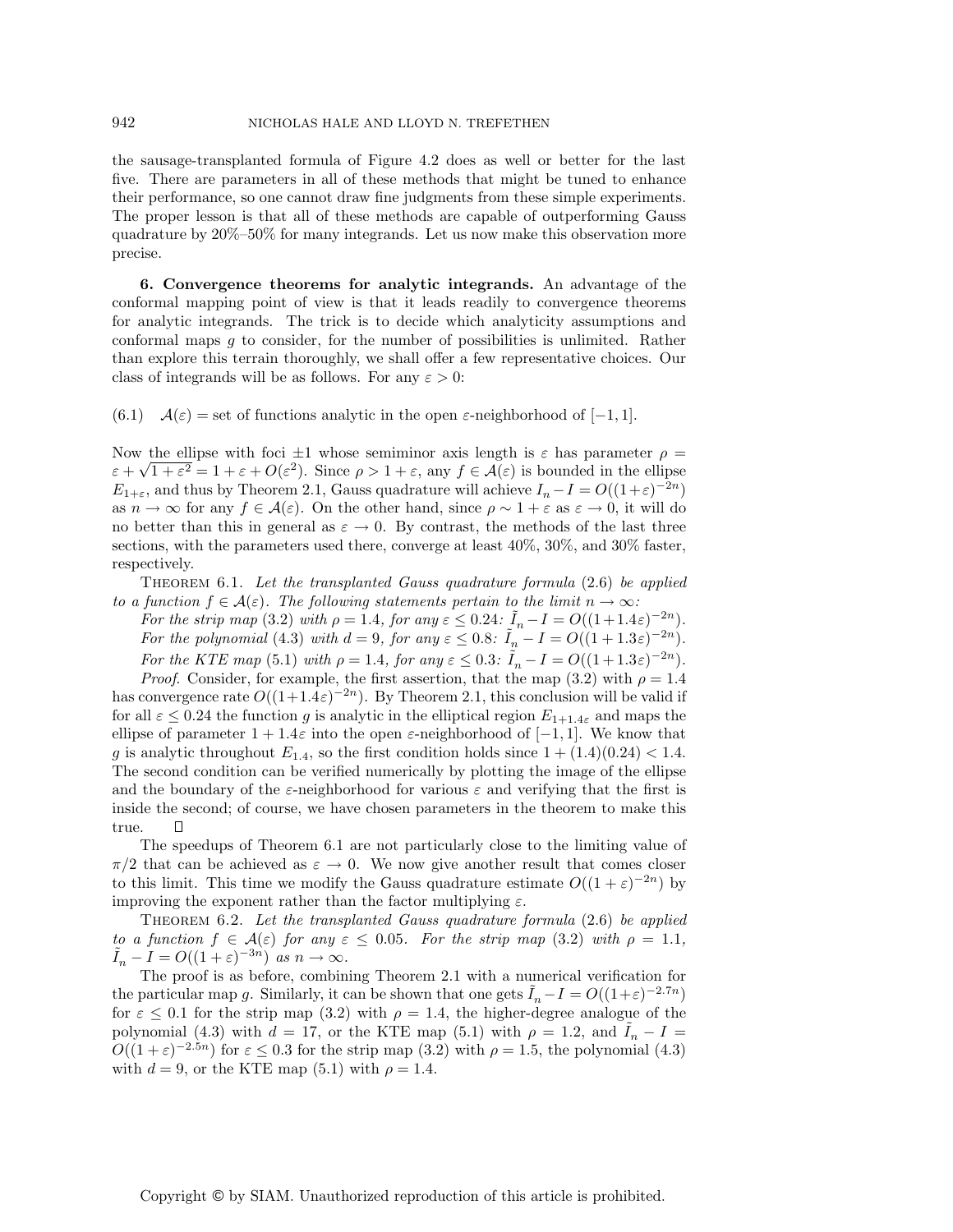**7. Clenshaw–Curtis variant.** Among polynomial quadrature methods, Gauss quadrature is optimal from the point of view of degree of polynomials integrated exactly, namely,  $2n-1$  for the formula (2.2). It also has an elegant convergence theory for analytic integrands, as represented by Theorem 2.1 and the further theorems we have derived from it. Thus it is natural that, in the experiments of this paper until now, we have considered Gauss quadrature and its transplanted alternatives.

Gauss quadrature has the disadvantage, however, that it takes  $O(n^2)$  work and memory to compute Gauss nodes and weights by the standard algorithm of Golub and Welsch [27]. In some applications this is not an issue, because either  $n$  is small or the nodes and weights are precomputed. In others, it is troublesome indeed. Certainly one would rarely use a Gauss quadrature formula with thousands of points.

An easy alternative is Clenshaw–Curtis quadrature, which is readily implemented via the fast Fourier transform in  $O(n \log n)$  operations [14, 26]; now there is no problem if n is  $10^4$  or  $10^5$  [6, 50]. All of the conformal transplantation ideas discussed in this article can be applied to Clenshaw–Curtis as well as Gauss formulas, with comparable effect: a speedup for many integrands by a factor approaching  $\pi/2$ . A Clenshaw– Curtis code segment for  $(n+1)$ -point integration of f over  $[-1,1]$  can be written like this [50]:

```
s = cos((0:n) * pi/n);[g, gprime] = strip(s);fx = f(g).*gprime/(2*n);h = real(fft(fx([1:n+1 n:-1:2])));a = [h(1); h(2:n)+h(2*n:-1:n+2); h(n+1)];w = 0*a; w(1:2:end) = 2./(1-(0:2:n).^2);In = w*a;
```
One's first expectation is that Clenshaw–Curtis convergence rates should generally be about half those of Gauss, for both the pure and the transplanted variants. For example, the n-point Clenshaw–Curtis formula exactly integrates polynomials only up to degree n, not  $2n-1$ , and similarly, a result like Theorem 2.1 holds with  $O(\rho^{-2n})$ reduced to  $O(\rho^{-n})$ . Thus one might expect that a transplanted Clenshaw–Curtis formula should converge about  $2 \times 2/\pi = 4/\pi$  times more slowly than untransplanted Gauss quadrature.

In actuality, however, Clenshaw–Curtis formulas are often about as accurate as Gauss, for the values of n of interest, despite what the standard theorems might lead one to expect. This effect was observed by O'Hara and Smith in the 1960s [39] and has recently been investigated further [21, 50, 52]. We find the same happy surprise with transplanted Clenshaw–Curtis quadrature. We shall make no attempt to add more to the theoretical discussion of this effect but just present two computational illustrations. The first is Figure 7.1, another repetition of Figure 3.4 but now comparing pure Gauss quadrature against strip-transplanted Clenshaw–Curtis, again for  $\rho = 1.4$ . The latter does very well—about as well as transplanted Gauss. Indeed it is only for the function  $\exp(-40x^2)$  where we have lost much in moving from transplanted Gauss to transplanted Clenshaw–Curtis: the convergence rate starts out as before but then cuts abruptly in half at an error level of about  $10^{-5}$ . This kink in the Clenshaw–Curtis convergence curve for analytic functions is explained in [21, 50, 52].

Our second example is a complicated function  $f(x)$  on  $[-1, 1]$  considered in [51], defined by the initial conditions  $f = \beta = \sin(10x)$  followed by 15 steps of the iteration  $\beta = 3(1-2\beta^4)/4$ ,  $f = f+\beta$ . (In [51] the initial condition is  $\sin(\pi x)$ , but we change this to  $sin(10x)$  to break the periodicity.) Figure 7.2 illustrates f and the convergence of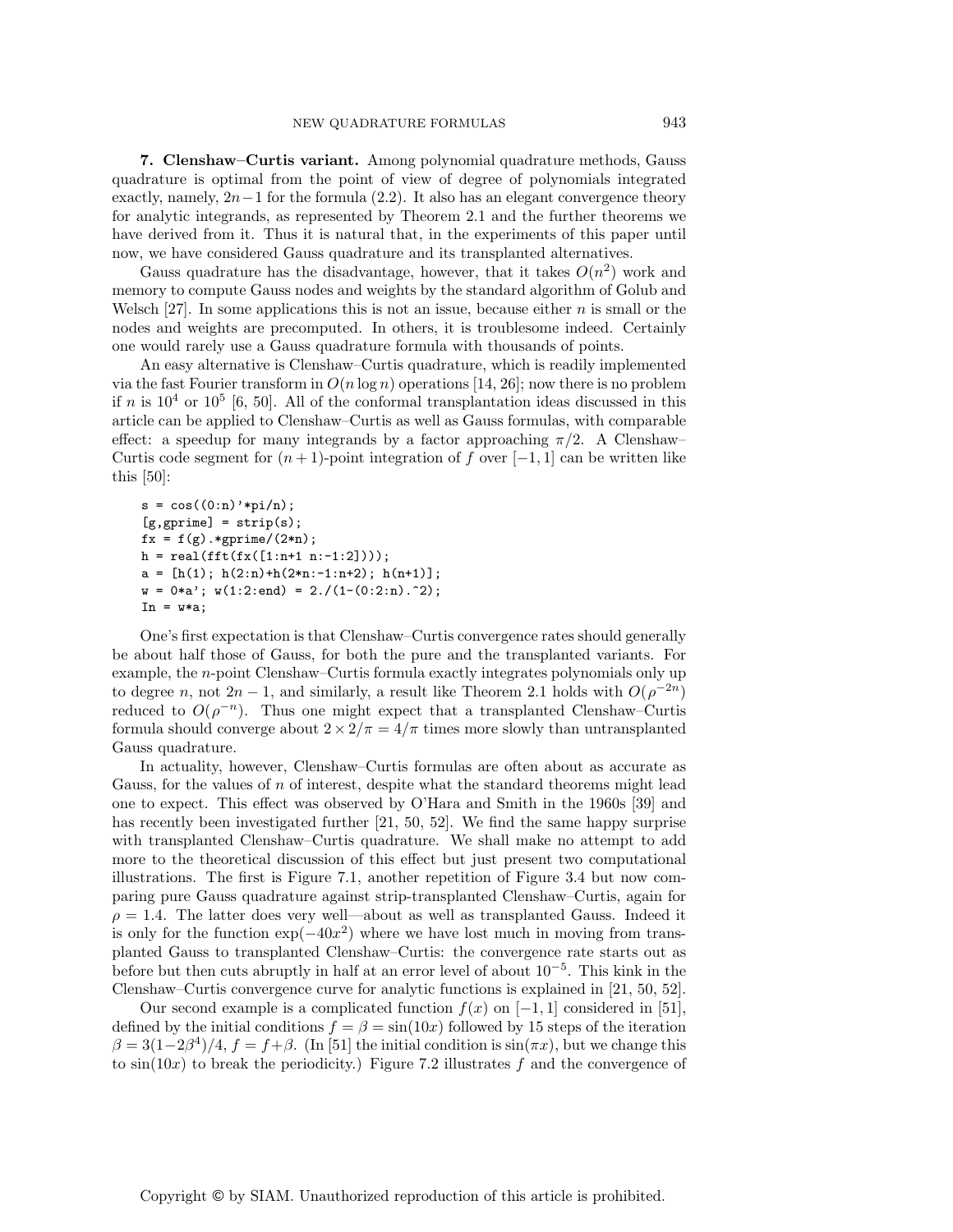

Fig. 7.1. Another repetition of Figure 3.4 but with the solid curve corresponding now to striptransplanted Clenshaw–Curtis rather than Gauss quadrature. The results are much the same as in Figure 3.4, the main exception being  $\exp(-40x^2)$ , where we now see a convergence rate that cuts in half at around  $n = 14$ . Evidently transplanted Clenshaw–Curtis quadrature, quite apart from its much greater speed of implementation, is often more accurate than Gauss quadrature as well.



FIG. 7.2. On the left, the function  $f(x)$  adapted from [51]. On the right, convergence of Gauss (dots), Clenshaw–Curtis (circles), and strip-transplanted Clenshaw–Curtis formulas (solid line) with  $\rho = 1.1$  for this function. Data are plotted corresponding to values of n equal to multiples of 100 (up to  $n = 2000$  for Gauss quadrature). There is no significant difference between the Gauss and Clenshaw–Curtis formulas, and the transplanted formula beats them both by about 50%, as one would expect for Gauss quadrature from Theorem 6.2.

quadrature formulas to  $I \approx 15.3198135546173$ . Strip-transplanted Clenshaw–Curtis quadrature with  $\rho = 1.1$  beats untransplanted Clenshaw–Curtis, which is more or less the same as Gauss. This function  $f$  is entire, but it is very ill behaved outside a small region surrounding  $[-1, 1]$ , as illustrated in Figure 7.3. For example, the maximum value of  $|f(z)|$  for Im  $z = 0.004$  is about 9.5, for Im  $z = 0.006$  it is about 3236, for Im  $z = 0.008$  it is about  $10^{41}$ , and for Im  $z = 0.01$  it is about  $10^{263}$ .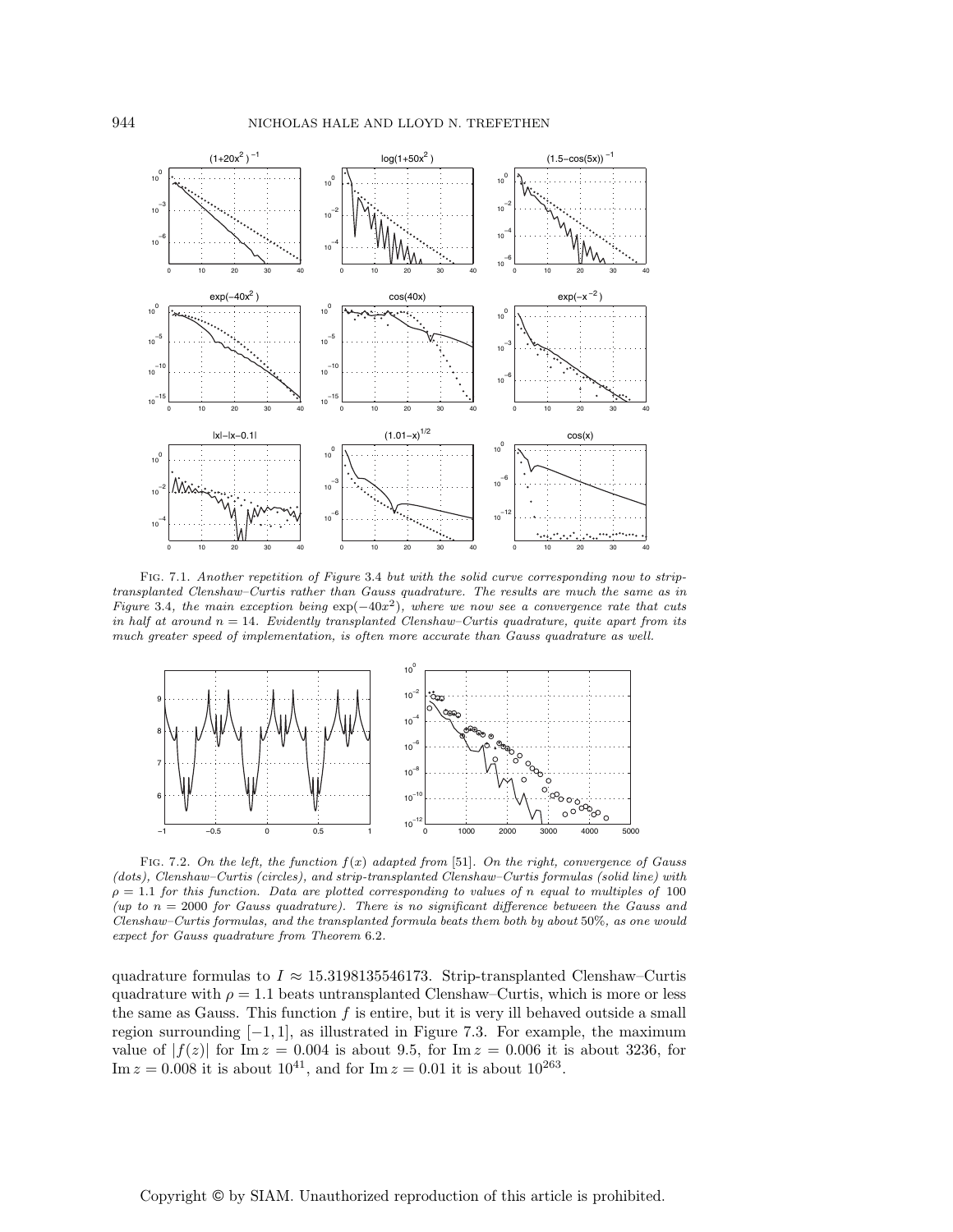

Fig. 7.3. Although entire, the function f of Figure 7.2 is ill-behaved away from a strip of width about 0.003 surrounding  $[-1, 1]$ . This plot shows the region around  $[-1, 1]$  in which  $|f(x)| < 1000$ . The boundary has a fractal structure 15 levels deep.

**8. Discussion.** The idea of transforming the integrand in a numerical quadrature rule is an old one. What is new in this paper has been to choose transformations based on explicit conformal maps and to thereby derive specific quadrature formulas that often converge faster than Gauss quadrature. Numerical experiments justifying this claim were presented in sections 3–5 and 7 and theorems in sections 3 and 6. The theorems apply to analytic integrands  $f$ , but experiments show that the modified formulas often outperform Gauss quadrature for nonanalytic integrands, too.

All of the methods we have discussed contain adjustable parameters, notably  $\rho$ for (3.2), the degree d for the maps of section 4, and  $\alpha$  for (5.1). Rather than try to optimize these values, we have taken somewhat arbitrary fixed choices such as  $\rho = 1.4$ or 1.1 and  $d = 9$  or 17, which are enough to deliver fairly robust quadrature improvements by 30%–50%. These figures could be increased closer to the 57% associated with the ratio  $\pi/2$  by decreasing  $\rho$  and increasing d and  $\alpha$ , perhaps in a fashion dependent on the number of grid points  $n$ , and, in some applications, such adjustments may be worthwhile. There is a literature on how to choose  $\alpha$  for the application of the Kosloff–Tal-Ezer map (5.1) to spectral methods [2, 15, 18, 29, 37]. Preliminary experiments show that the speedups we have described for quadrature appear equally for spectral methods, and we hope to give details in a later publication. For spectral methods there is the additional consideration that the diminished clustering near  $\pm 1$  permits larger time steps or faster iterative matrix solves, making the choice of effective parameters a more complicated matter.

To compute a single integral, or a small number of integrals, one would normally use an adaptive quadrature program, and we do not recommend Gauss or Clenshaw–Curtis formulas, or their transplanted improvements, for such applications. Indeed, even for the complicated integrand of Figure 7.2, transplanted Clenshaw– Curtis quadrature is less than ten times faster than MATLAB's general-purpose adaptive codes quad and quadl. Rather, the potential practical relevance of the methods investigated in this paper is to situations where large numbers of integrals are embedded inside a bigger computation. We close with an artificial example of a multidimensional integral. Suppose we compute

$$
\int_{-1}^{1} \int_{-1}^{1} \int_{-1}^{1} \int_{-1}^{1} \cos(100(w+x+y+z)) dw dx dy dz = \left(\frac{\sin(100)}{50}\right)^4 \approx 1.05 \times 10^{-8}
$$

numerically by a quadrature formula applied in four dimensions, exploiting none of the symmetries or simple structure of this particular integrand. To get three digits of relative accuracy, Gauss quadrature requires  $63^4 = 15,752,961$  points, whereas strip-transplanted Gauss quadrature with  $\rho = 1.4$  needs  $52^4 = 7,311,616$  points.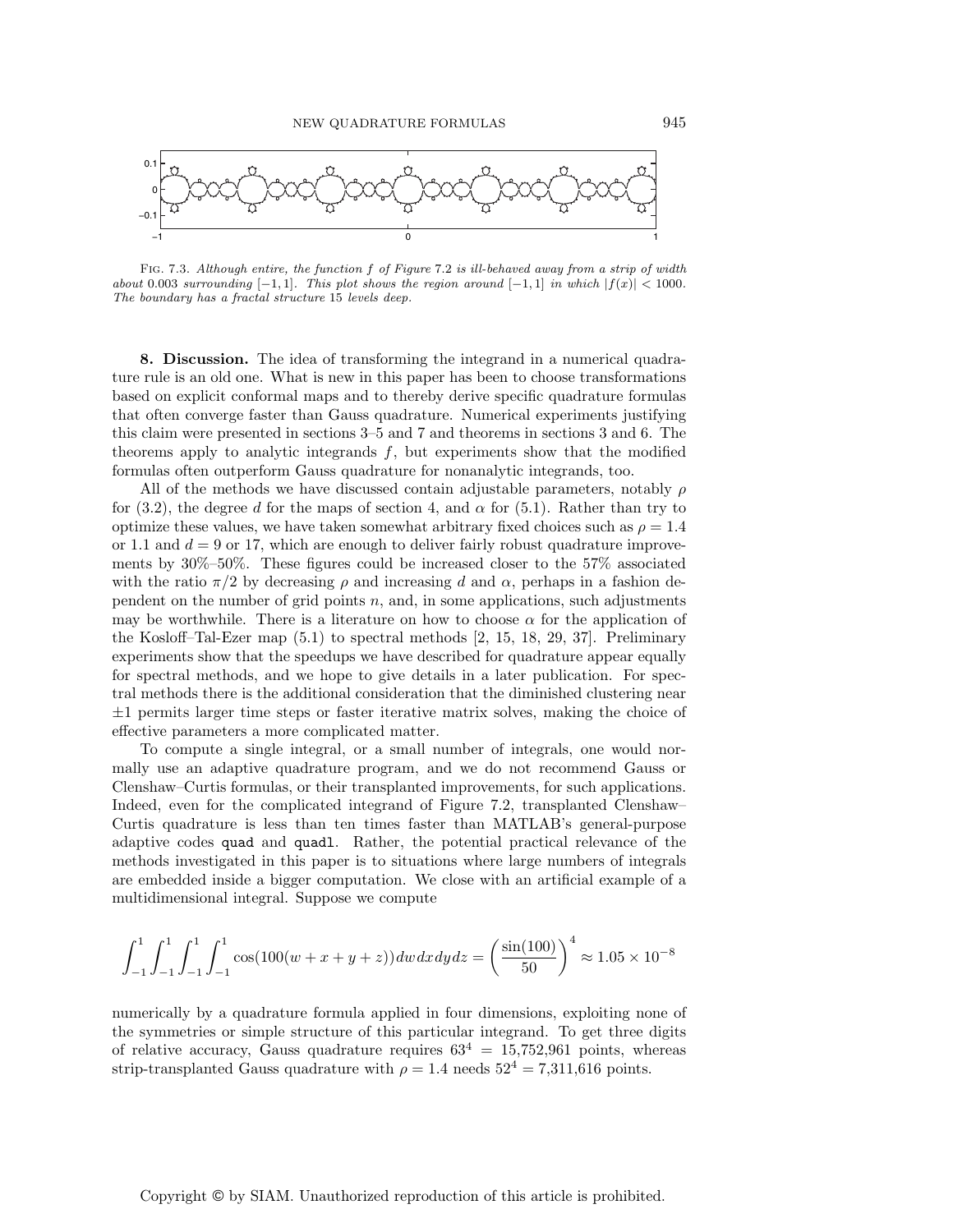**Appendix. Computation of the strip transformation in extreme cases and a MATLAB code.** Figure 3.2 shows how the conformal map  $g$  of  $(3.2)$  from the  $ρ$ -ellipse  $E<sub>ρ</sub>$  to the infinite strip  $Ω<sub>ρ</sub>$  can be constructed in three steps: ellipse→periodic strip→disk→infinite strip, with the middle step involving a Jacobi elliptic function. All of this is mathematically straightforward, but, when  $\rho$  is smaller than about 1.1, it is numerically troublesome. The problem is that the right end of the periodic strip gets mapped in the disk domain to the interval  $[1, m^{-1/4}]$ , and this interval shrinks exponentially as  $\rho$  decreases to 1 (similarly at the left end). For example,  $\rho = 1.4, 1.2, 1.1$  correspond to  $m^{-1/4} \approx 1.0026, 1.0000053, 1.000000000023$ , and for  $\rho = 1.05$  one calculates  $m^{-1/4} = 1$  on a computer to machine precision. This "crowding phenomenon" is a familiar challenge in numerical conformal mapping, making it impossible to compute q accurately unless the computation is reformulated [20].

It would be possible to consider systematically the development of an algorithm to evaluate  $g$  to as close to machine precision as possible. Rather than attempt this, we propose a method that works very well for our quadrature application and is much simpler. When  $\rho$  is small, the two ends of the rectangle  $\rightarrow$  strip map of Figure 3.2 are exponentially decoupled from one another. In fact, for  $\rho$  less than about 1.2, the map near one end of the rectangle is indistinguishable in 16-digit arithmetic from what it would be if the rectangle were a semi-infinite strip. By following this line of reasoning, after quite of bit of algebra, one is led to consider the function  $g$  defined by  $u = \sin^{-1} s$ ,  $\tau = \pi / \log \rho$ , and

(A.1) 
$$
g(s) = C \left[ \log(1 + e^{-\tau(\pi/2 + u)}) - \log(1 + e^{-\tau(\pi/2 - u)}) + \left(\frac{1}{2} + \frac{1}{e^{\tau \pi} + 1}\right) \tau u \right],
$$

where the constant C is fixed so that  $q(\pm 1) = \pm 1$ . To 16-digit precision, for  $\rho < 1.2$ , this function is the same as the strip map (3.2); and it is numerically reliable down to about  $\rho = 1.02$ , which is closer to 1 than one would ever need to go in practice. For  $s \in (-1, 1)$  the derivative is

(A.2) 
$$
g'(s) = \frac{-\tau C}{\sqrt{1-s^2}} \left[ \frac{1}{e^{\tau(\pi/2+u)} + 1} + \frac{1}{e^{\tau(\pi/2-u)} + 1} - \left( \frac{1}{2} + \frac{1}{e^{\tau\pi} + 1} \right) \right],
$$

and at the end points we have

(A.3) 
$$
g'(\pm 1) = \frac{C\tau^2}{4}\tanh^2\left(\frac{\tau\pi}{2}\right).
$$

Notice how much more elementary  $(A.1)$ – $(A.2)$  are than  $(3.1)$ – $(3.4)$ . In principle g is not analytic in the ellipse, having branch points at  $s = \pm 1$ . The singularities are so weak, however, that for  $\rho < 1.2$  they are undetectable in 16-digit arithmetic.

Although the map  $(A.1)$  was derived as an approximation to the ideal  $(3.2)$  for small values of  $\rho$ , it is surprisingly effective even for larger values of  $\rho$ . If (3.2) is replaced by (A.1) in the experiments of Figure 3.4, for example, it makes no difference.

The following terse code combines all of the elements we have discussed, implementing the Clenshaw–Curtis quadrature formula for the modified strip transformation  $(A.1)$ . Since such a code will be especially useful for large n, the listing gives a value of  $\rho$  close to 1. If this code is applied to the function of Figure 7.2 with  $n = 1800$ , it gets the right answer to 15 digits in about 0.01 seconds on a 2006 workstation. (With  $n = 10^6$  it gets the same answer in 5 seconds.) Untransformed Gauss quadrature with  $n = 1800$  achieves 11 digits of accuracy and takes far longer.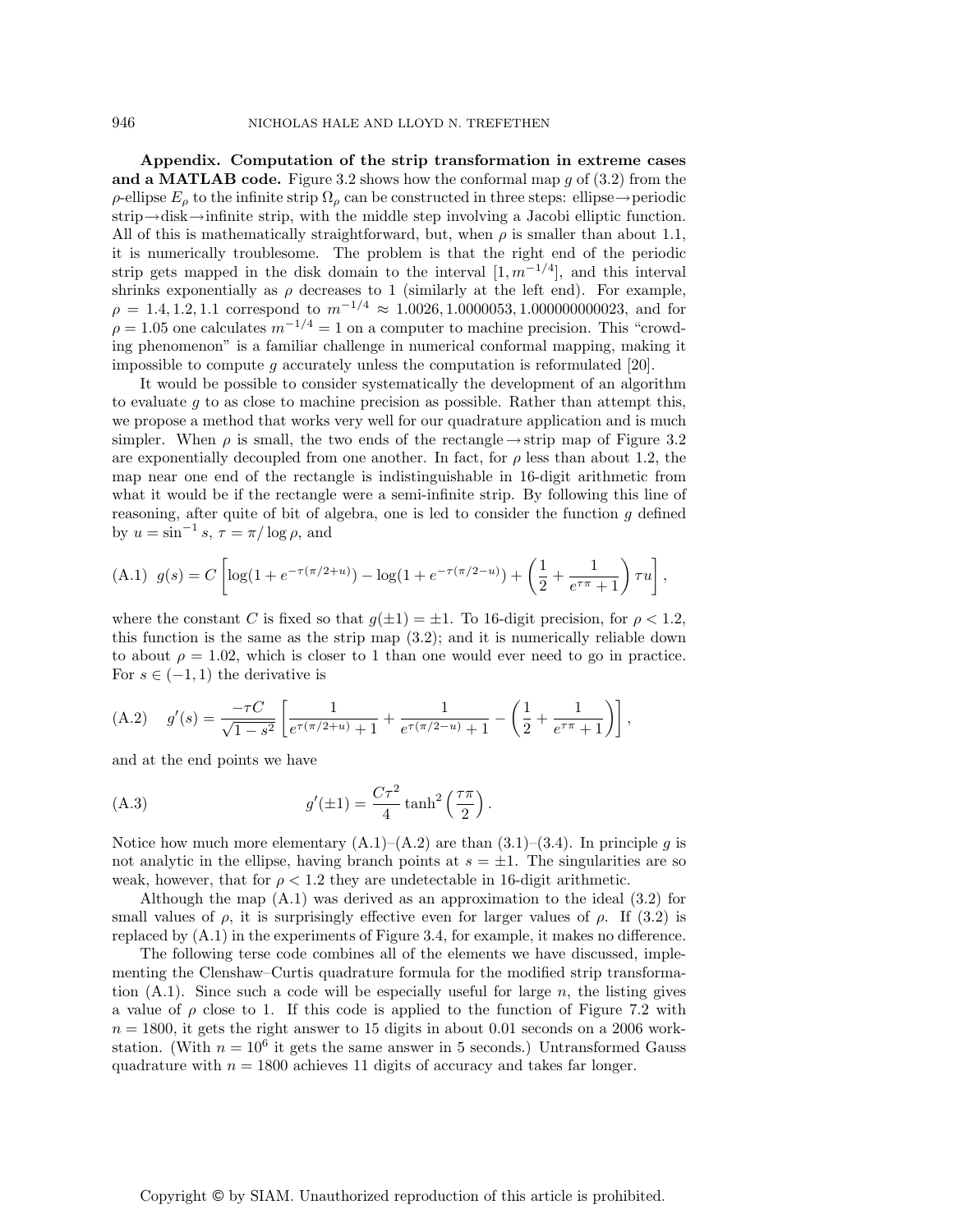```
function I = C(\text{strip}(f, n)) % transplanted C-C quad.
rho = 1.1; t = pi/log(rho); \hspace{1cm} % rho (adjustable) and tau
d = .5+1/(\exp(t*p_1)+1); p2 = pi/2; % convenient abbreviations
up = pi*(0:n)/n; u = up-p2; um = p2-u; \hspace{1cm} % u and shifts by +-pi/2
C = 1/(log(1+exp(-t*pi)) - log(2) + p2*td);g = C*(log(1+exp(-t*up))-log(1+exp(-t*um))+u*t*d); % map g
gp = 1./(exp(t*up)+1)+1./(exp(t*um)+1)-d;
gp(2:n) = -t*C*gp(2:n)./cos(u(2:n));
gp([1 n+1]) = C*(t*tanh(p2*t)/2)^2; % derivative g'
f x = f(g) . *gp / (2*n); % transplanted integrand
h = real(fft(f(x([1:n+1 n:-1:2])); % Chebyshev coefficients
a = [h(1) h(2:n)+h(2*n:-1:n+2) h(n+1)];w = 0 * a; w(1:2:n+1) = 2./(1-(0:2:n).^2); % Clenshaw-Curtis weights
I = w*a; % % % the result
```
**Acknowledgments.** We are grateful for helpful suggestions to Gregory Beylkin, Adam Chandler, Toby Driscoll, Christian Lubich, Ricardo Pachón, and André Weideman.

## REFERENCES

- [1] M. Abramowitz and I. A. Stegun, Handbook of Mathematical Functions, Dover, New York, 1972 (originally published in 1964).
- [2] M. R. ABRIL-RAYMUNDO AND B. GARCÍA-ARCHILLA, Approximation properties of a mapped Chebyshev method, Appl. Numer. Math., 32 (2000), pp. 119–136.
- [3] B. K. Alpert, Hybrid Gauss-trapezoidal quadrature rules, SIAM J. Sci. Comput., 20 (1999), pp. 1551–1584.
- [4] N. S. Bakhvalov, On the optimal speed of integrating analytic functions, Comput. Math. Math. Phys., 7 (1967), pp. 63–75.
- [5] W. BARRETT, On the convergence of Cotes' quadrature formulae, J. London Math. Soc., 39 (1964), pp. 296–302.
- [6] Z. BATTLES AND L. N. TREFETHEN, An extension of MATLAB to continuous functions and operators, SIAM J. Sci. Comput., 25 (2004), pp. 1743–1770.
- [7] A. Bayliss and E. Turkel, Mappings and accuracy for Chebyshev pseudo-spectral approximations, J. Comput. Phys., 101 (1992), pp. 349–359.
- [8] S. Bernstein, Quelques remarques sur l'interpolation, Math. Ann., 79 (1919), pp. 1–12.
- [9] G. BEYLKIN AND K. SANDBERG, Wave propagation using bases for bandlimited functions, Wave Motion, 41 (2005), pp. 263–291.
- [10] J. P. Boyd, Prolate spheroidal wavefunctions as an alternative to Chebyshev and Legendre polynomials for spectral element and pseudospectral algorithms, J. Comput. Phys., 199 (2004), pp. 688–716.
- [11] H. BRASS, *Quadraturverfahren*, Vandenhoeck and Ruprecht, Göttingen, 1977.
- [12] C. Canuto, M. Y. Hussaini, A. Quarteroni, and T. A. Zang, Spectral Methods: Fundamentals in Single Domains, Springer, New York, 2006.
- [13] Q. Y. CHEN, D. GOTTLIEB, AND J. S. HESTHAVEN, Spectral methods based on prolate spheroidal wave functions for hyperbolic PDEs, SIAM J. Numer. Anal., 43 (2005), pp. 1912–1933.
- [14] C. W. CLENSHAW AND A. R. CURTIS, A method for numerical integration on an automatic computer, Numer. Math., 2 (1960), pp. 197–205.
- [15] B. Costa, W. S. Don, and A. Simas, Exponential Convergence of Mapped Chebyshev Methods, manuscript, 2007.
- [16] P. J. Davis and P. Rabinowitz, Methods of Numerical Integration, 2nd ed., Academic Press, New York, 1984.
- [17] Z. DITZIAN AND V. TOTIK, *Moduli of Smoothness*, Springer, New York, 1987.
- [18] W.-S. DON AND A. SOLOMONOFF, Accuracy enhancement for higher derivatives using Chebyshev collocation and a mapping technique, SIAM J. Sci. Comput., 18 (1997), pp. 1040–1055.
- [19] T. A. Driscoll, Algorithm 843: Improvements to the MATLAB toolbox for Schwarz– Christoffel mapping, ACM Trans. Math. Software, 31 (2005), pp. 239–251.
- [20] T. A. DRISCOLL AND L. N. TREFETHEN, Schwarz–Christoffel Mapping, Cambridge University Press, London, 2002.